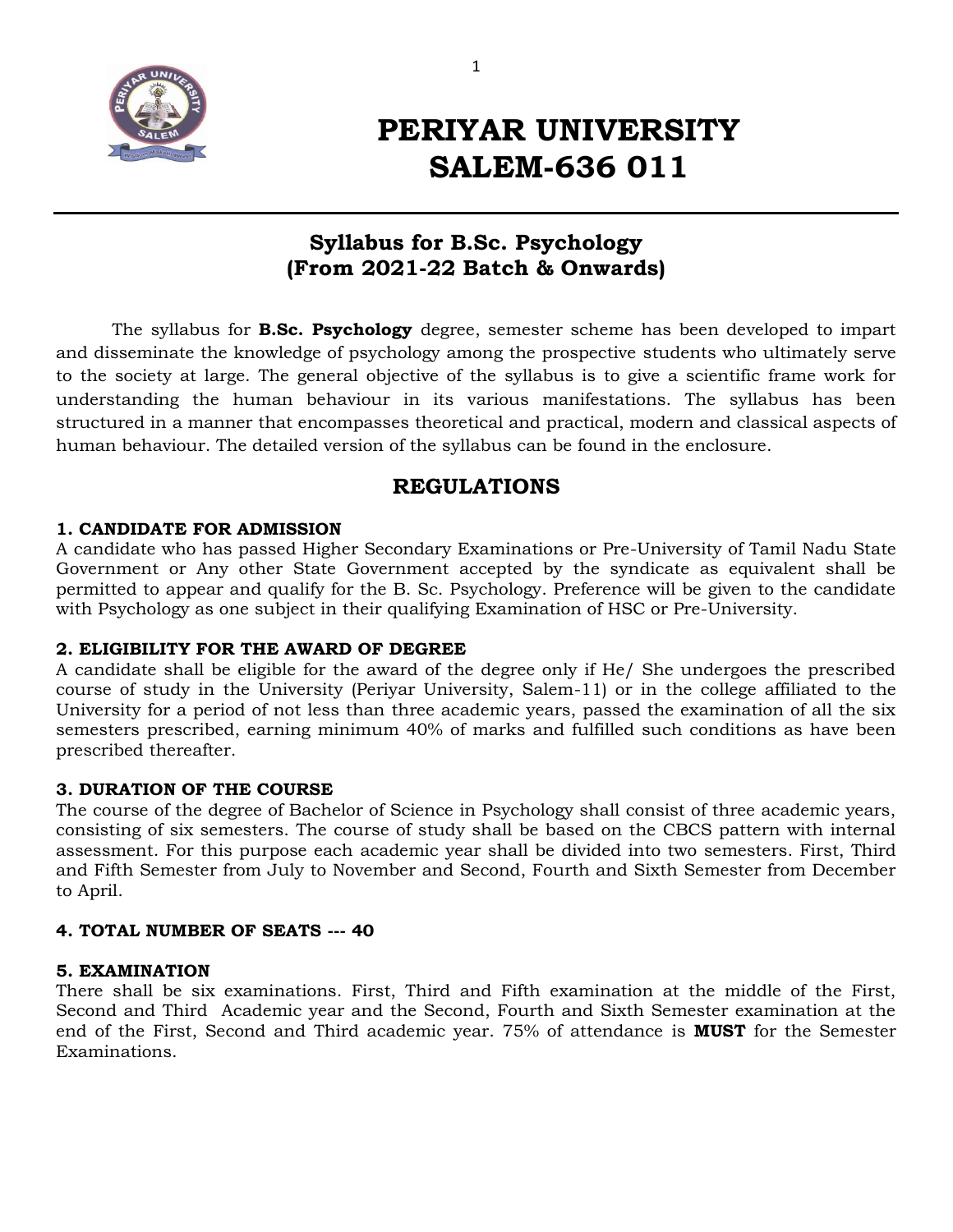## **6. COURSES**

A UG degree programme consists of a number of courses. The term course is used to indicate a logical part of subject matter of the programme. The details of credits are enclosed.

## **7. REQUIREMENT FOR PROCEEDING TO SUBSEQUENT SEMESTER**

1. Candidates shall register their names for the first semester examination after the admission in the UG course.

2. Candidates shall be permitted to proceed from the first semester up to final semester irrespective of their failure in any of the Semester Examinations subject to the condition that the candidates should register for all arrear subjects of earlier semesters along with current (subsequent) semester subjects.

## **8. PASSING MINIMUM**

A candidate shall be declared to have passed in each paper wherever prescribed if he/she obtains NOT LESS THAN 40% OF MARKS prescribed for the examination. He/ She shall be declared to have passed the whole examination, if he/she passes in all papers wherever prescribed/ as per scheme of examination earning140 credits.

## **9. CLASSIFICATION OF SUCCESSFUL CANDIDATE**

Candidate who secured not less than 60% of the aggregate in the whole examination shall be declared to have passed the examination with **FIRST CLASS**

All other successful candidates shall be declared to have passed with second class.

Candidates who obtained 75% of the marks in aggregate shall be deemed to have passed the examination in **FIRST CLASS WITH DISTINCTION**, provided they passed all the examinations prescribed for the course in the first appearance.

#### **10. RANKING**

Candidate who passed all the examinations prescribed for the course in the **FIRST ATTEMPT ONLY** is eligible for Classification/ Ranking/ Distinction

## **11. PATTERN OF QUESTION PAPER**

Time: 3 Hours **Maximum Marks: 75** Maximum Marks: 75

**SECTION A (15 X 1 = 15)**

**SECTION B (2 X 5 = 10)**

**SECTION C (5 X 10 = 50)**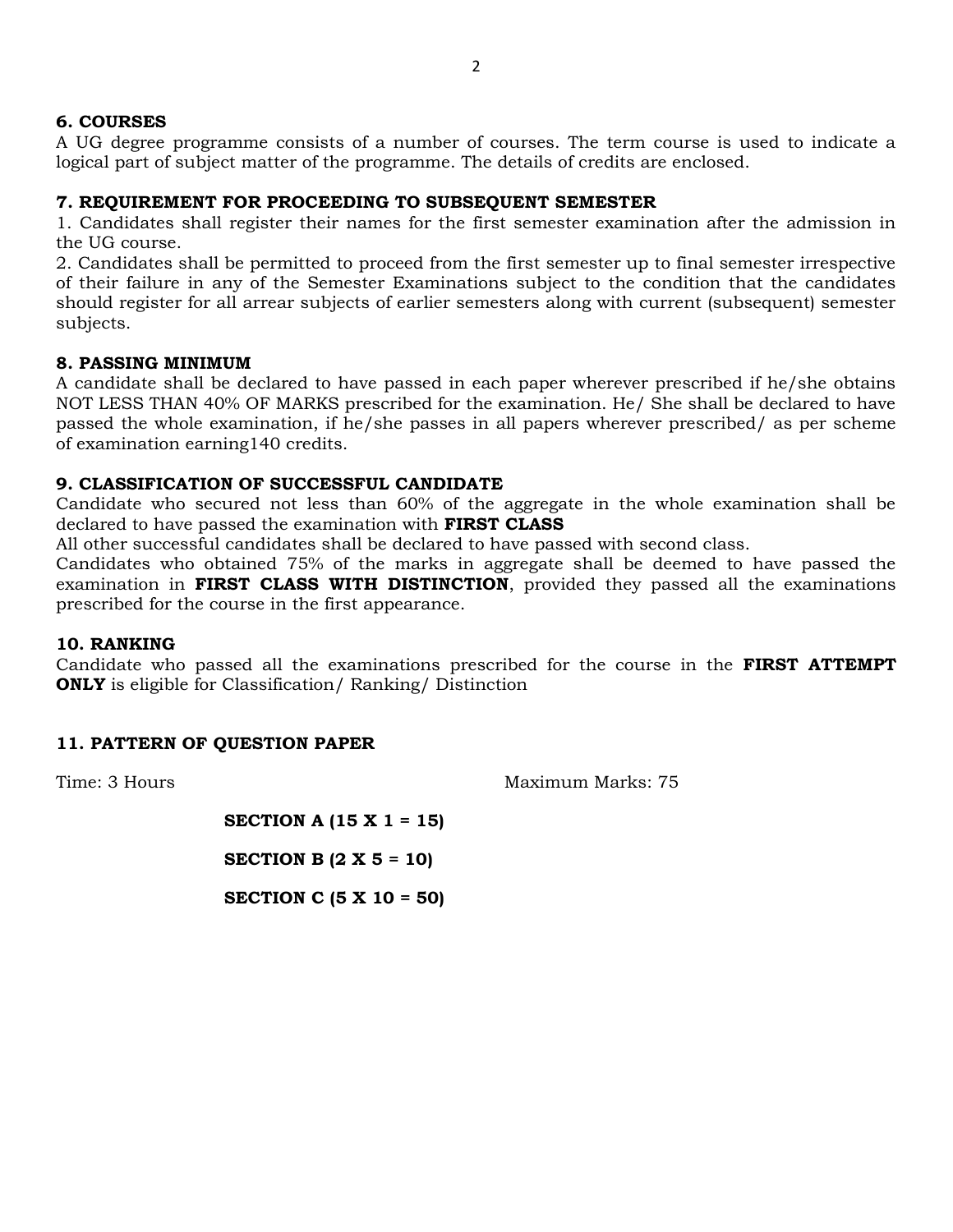#### **COMPONENT OF INTERNAL ASSESSMENT (CA)**

| <b>COMPONENTS</b> | <b>DETAILS</b> | <b>Marks</b> |
|-------------------|----------------|--------------|
| <b>RECORD</b>     | Record Writing | 15           |
| <b>TESTS</b>      | One Model test | 25           |
|                   | <b>Total</b>   | 40           |

#### **COMPONENT OF EXTERNAL ASSESSMENT (EA)**

--------------

| Time: 3 Hours                    | Maximum Marks: 60     |
|----------------------------------|-----------------------|
| 1. Materials Selection           | 10 Marks              |
| 2. Aim, Procedure and Conduction | 15 Marks              |
| 3. Table                         | 05 Marks              |
| 4. Results and Discussion        | 10 Marks              |
| 5. Conclusion                    | 05 Marks              |
| 6. Viva                          | 15 Marks              |
|                                  |                       |
|                                  | Total <b>60 Marks</b> |

#### **13. PROJECT EVALUATION**

- 1. Report 80
- 2. Viva 20

-----------------------

Total - **100 Marks**

-----------------------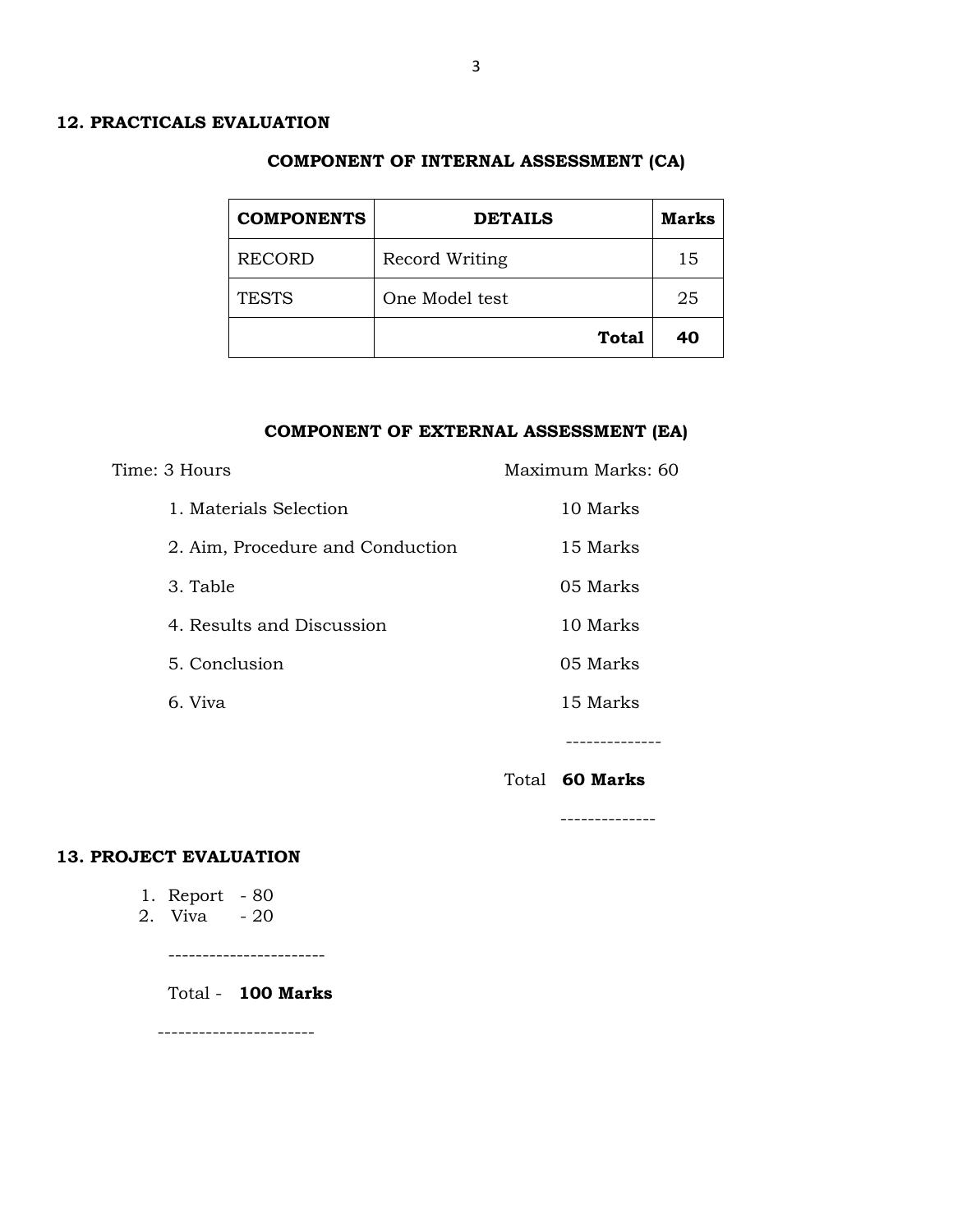## **B.Sc. Psychology Programme: Syllabus [Under Choice Based Credit System] For students admitted from 2021-2022 onwards**

## **Semester I**

| Part            | <b>Study</b>            | <b>Courses</b>                      | Hours/<br><b>Week</b> | <b>Credit</b>  | <b>Internal</b><br><b>Marks</b> | <b>External</b><br><b>Marks</b> | <b>Total</b><br><b>Marks</b> |
|-----------------|-------------------------|-------------------------------------|-----------------------|----------------|---------------------------------|---------------------------------|------------------------------|
| Part-I          | components<br>Languages | Tamil or any other<br>$language-I$  | 6                     | 3              | 25                              | 75                              | 100                          |
| Part-II         | Languages               | English - I                         | 6                     | 3              | 25                              | 75                              | 100                          |
| $Part -$<br>III | $Core-I$                | General<br>Psychology-I             | 5                     | $\overline{4}$ | 25                              | 75                              | 100                          |
|                 | $Core - II$             | <b>Biological</b><br>Psychology - I | 5                     | $\overline{4}$ | 25                              | 75                              | 100                          |
|                 | Allied - I              | Principles of<br>Management         | 5                     | $\overline{4}$ | 25                              | 75                              | 100                          |
| $Part -$<br>IV  |                         | Value<br>Education                  | $\overline{2}$        | $\overline{2}$ | 25                              | 75                              | 100                          |
|                 |                         | Professional<br>English-I           | 3                     | $\overline{4}$ | 25                              | 75                              | 100                          |

## **Semester II**

| Part            | <b>Study</b><br>components | <b>Courses</b>                        | Hours/<br>Week | Credit         | <b>Internal</b><br><b>Marks</b> | <b>External</b><br><b>Marks</b> | <b>Total</b><br><b>Marks</b> |
|-----------------|----------------------------|---------------------------------------|----------------|----------------|---------------------------------|---------------------------------|------------------------------|
| Part-I          | Languages                  | Tamil or any other<br>$language - II$ | 6              | 3              | 25                              | 75                              | 100                          |
| Part-II         | Languages                  | $English - II$                        | 6              | 3              | 25                              | 75                              | 100                          |
| $Part -$<br>III | $Core - III$               | General<br>Psychology-II              | 5              | $\overline{4}$ | 25                              | 75                              | 100                          |
|                 | $Core - IV$                | <b>Biological</b><br>Psychology - II  | 5              | $\overline{4}$ | 25                              | 75                              | 100                          |
|                 | Allied - II                | Human Resource<br>Management          | 5              | $\overline{4}$ | 25                              | 75                              | 100                          |
| $Part -$<br>IV  |                            | Environmental<br>Studies              | $\overline{2}$ | 2              | 25                              | 75                              | 100                          |
|                 |                            | Professional<br>English-I             | 3              | $\overline{4}$ | 25                              | 75                              | 100                          |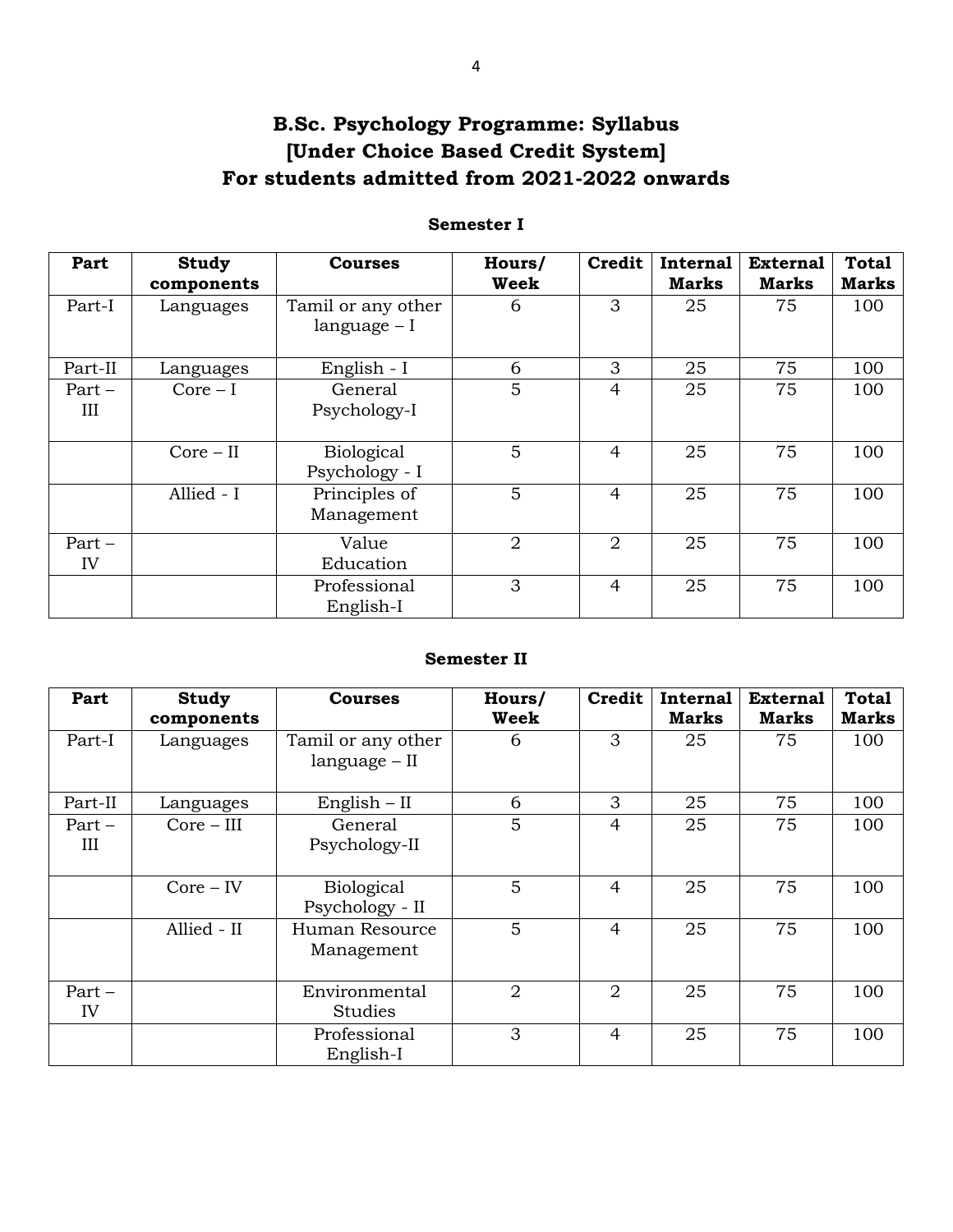| Part                                                  | <b>Study</b>                                                                  | <b>Courses</b>           | Hours/         | Credit         | <b>Internal</b> | <b>External</b> | <b>Total</b> |
|-------------------------------------------------------|-------------------------------------------------------------------------------|--------------------------|----------------|----------------|-----------------|-----------------|--------------|
|                                                       | components                                                                    |                          | <b>Week</b>    |                | <b>Marks</b>    | <b>Marks</b>    | <b>Marks</b> |
| Part-I                                                | Languages                                                                     | Tamil or any other       | 6              | 3              | 25              | 75              | 100          |
|                                                       |                                                                               | language – III           |                |                |                 |                 |              |
| Part-II                                               | Languages                                                                     | $English - III$          | 6              | 3              | 25              | 75              | 100          |
| $Part -$                                              | $Core - V$                                                                    | Developmental            | 5              | $\overline{4}$ | 25              | 75              | 100          |
| III                                                   |                                                                               | Psychology-I             |                |                |                 |                 |              |
|                                                       | $Core - VI$                                                                   | Introduction to          | 5              | $\overline{4}$ | 25              | 75              | 100          |
|                                                       |                                                                               | Theories of              |                |                |                 |                 |              |
|                                                       |                                                                               | Personality              |                |                |                 |                 |              |
|                                                       | $Core - VII$                                                                  | Statistics in            | 5              | 4              |                 |                 |              |
|                                                       |                                                                               | Psychology               |                |                |                 |                 |              |
|                                                       | Allied - III                                                                  | <b>Business</b>          | 5              | $\overline{4}$ | 25              | 75              | 100          |
|                                                       |                                                                               | Communication            |                |                |                 |                 |              |
| $Part -$                                              | NMEC - I                                                                      | Psychology for           | $\overline{2}$ | 2              | 25              | 75              | 100          |
| IV                                                    |                                                                               | Effective Living *       |                |                |                 |                 |              |
|                                                       | SBEC - I                                                                      | <b>Stress Management</b> | $\overline{2}$ | 2              | 25              | 75              | 100          |
|                                                       | * NMEC to be offered to other department students by the Dept. of Psychology. |                          |                |                |                 |                 |              |
| Psychology students to choose from other department/s |                                                                               |                          |                |                |                 |                 |              |

## **Semester III**

#### **Semester IV**

| Part    | <b>Study</b>                                                                  | <b>Courses</b>           | Hours/         | <b>Credit</b>  | Internal<br><b>Marks</b> | <b>External</b> | <b>Total</b> |  |
|---------|-------------------------------------------------------------------------------|--------------------------|----------------|----------------|--------------------------|-----------------|--------------|--|
|         | components                                                                    |                          | Week           |                |                          | <b>Marks</b>    | <b>Marks</b> |  |
| Part-I  | Languages                                                                     | Tamil or any other       | 6              | 3              | 25                       | 75              | 100          |  |
|         |                                                                               | $language - IV$          |                |                |                          |                 |              |  |
| Part-II | Languages                                                                     | $English - IV$           | 6              | 3              | 25                       | 75              | 100          |  |
| Part –  | Core - VIII                                                                   | Developmental            | 5              | 4              | 25                       | 75              | 100          |  |
| Ш       |                                                                               | $Psychology - II$        |                |                |                          |                 |              |  |
| 3       | $Core - IX$                                                                   | <b>Health Psychology</b> | 5              | 4              | 25                       | 75              | 100          |  |
|         | $Core - X$                                                                    | Experimental             | 5              | 4              |                          |                 |              |  |
|         |                                                                               | Psychology-I             |                |                |                          |                 |              |  |
|         |                                                                               | Practical                |                |                |                          |                 |              |  |
|         | Allied - IV                                                                   | Marketing                | 5              | 4              | 25                       | 75              | 100          |  |
|         |                                                                               | Management               |                |                |                          |                 |              |  |
| Part –  | NMEC - II                                                                     | Personality              | 2              | 2              | 25                       | 75              | 100          |  |
| IV      |                                                                               | Development *            |                |                |                          |                 |              |  |
|         | SBEC - II                                                                     | Basics in Computer       | $\overline{2}$ | $\overline{2}$ | 25                       | 75              | 100          |  |
|         |                                                                               | Applications             |                |                |                          |                 |              |  |
|         | * NMEC to be offered to other department students by the Dept. of Psychology. |                          |                |                |                          |                 |              |  |
|         | Psychology students to choose from other department/s                         |                          |                |                |                          |                 |              |  |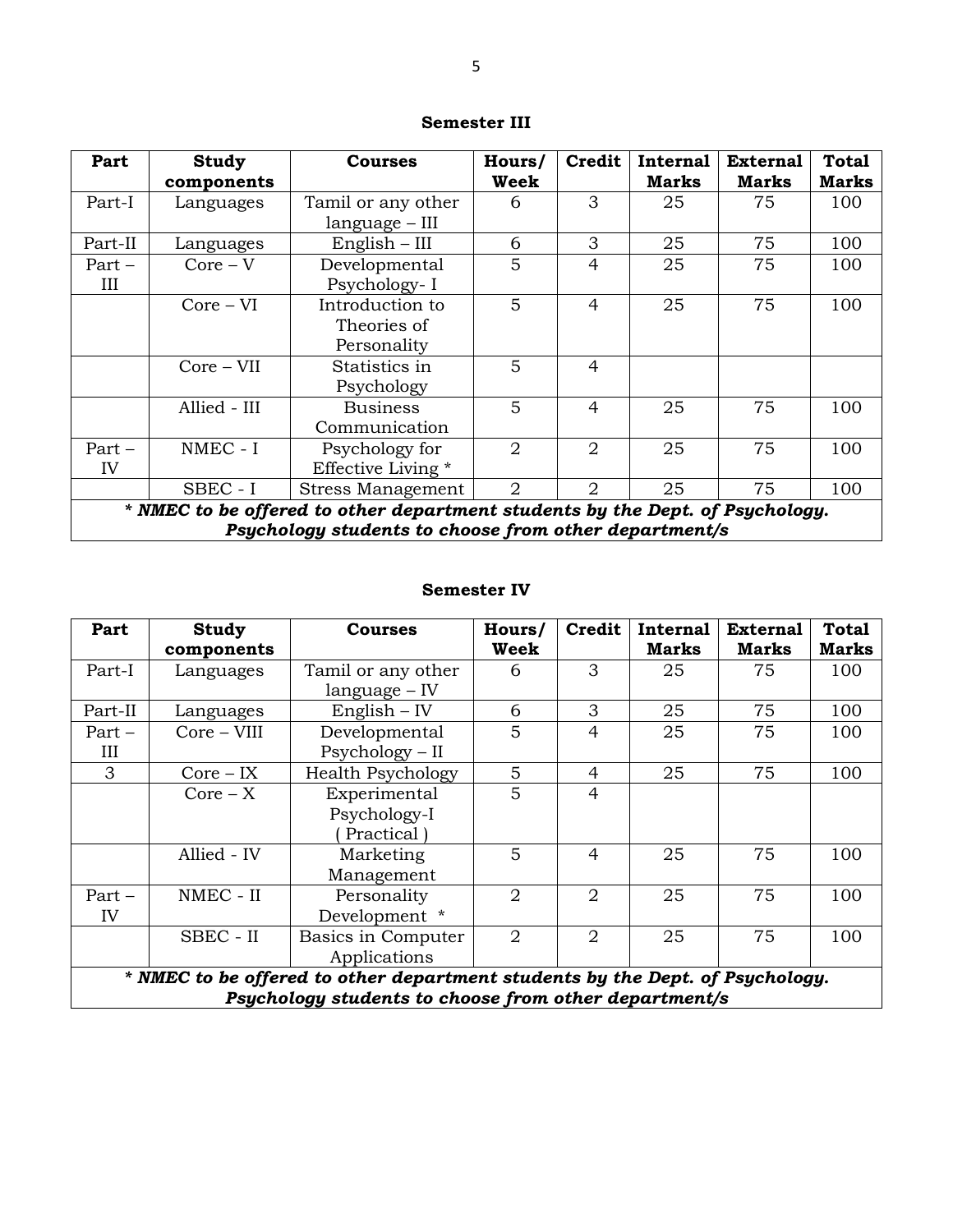## **Semester V**

| Part           | <b>Study</b><br>components | <b>Courses</b>                              | Hours/<br>Week | <b>Credit</b>  | Internal<br><b>Marks</b> | <b>External</b><br><b>Marks</b> | <b>Total</b><br>Marks |
|----------------|----------------------------|---------------------------------------------|----------------|----------------|--------------------------|---------------------------------|-----------------------|
| $Part -$<br>Ш  | $Core - XI$                | Abnormal<br>Psychology-I                    | 5              | 4              | 25                       | 75                              | 100                   |
|                | $Core - XII$               | Social<br>Psychology-I                      | 5              | 4              | 25                       | 75                              | 100                   |
|                | $Core - XIII$              | Introduction to<br>Research<br>Methodology  | 5              | 4              | 25                       | 75                              | 100                   |
|                | $Core - XIV$               | Experimental<br>Psychology-II<br>Practical) | 8              | 4              | 40                       | 60                              | 100                   |
| $Part -$<br>IV | SBEC - III                 | Organizational<br>Behaviour                 | 2              | 2              | 25                       | 75                              | 100                   |
|                | SBEC - IV                  | Communicative<br>Skills                     | $\overline{2}$ | $\overline{2}$ | 25                       | 75                              | 100                   |

## **Semester VI**

| Part                        | Study        | <b>Courses</b> | Hours/         | <b>Credit</b> | <b>Internal</b> | <b>External</b> | <b>Total</b> |
|-----------------------------|--------------|----------------|----------------|---------------|-----------------|-----------------|--------------|
|                             | components   |                | <b>Week</b>    |               | <b>Marks</b>    | <b>Marks</b>    | <b>Marks</b> |
| $Part -$                    | $Core - XV$  | Abnormal       | 5.             | 4             | 25              | 75              | 100          |
| Ш                           |              | Psychology-II  |                |               |                 |                 |              |
|                             | $Core - XVI$ | Social         | 5              | 4             | 25              | 75              | 100          |
|                             |              | Psychology-II  |                |               |                 |                 |              |
|                             | Core-XVII    | Guidance and   | 8              | 4             | 40              | 60              | 100          |
|                             |              | Counselling    |                |               |                 |                 |              |
|                             |              | Psychology     |                |               |                 |                 |              |
|                             | Core-XVIII   | Project work   |                | 10            |                 |                 | 100          |
| $Part -$                    | SBEC - V     | Psychology of  | 2              | 2             | 25              | 75              | 100          |
| IV                          |              | Adjustment     |                |               |                 |                 |              |
|                             | $SBEC - VI$  | Consumer       | $\overline{2}$ | 2             | 25              | 75              | 100          |
|                             |              | Behaviour      |                |               |                 |                 |              |
| <b>Extension Activities</b> |              |                |                |               |                 |                 |              |
| <b>TOTAL CREDITS</b>        |              |                |                | 147           |                 |                 |              |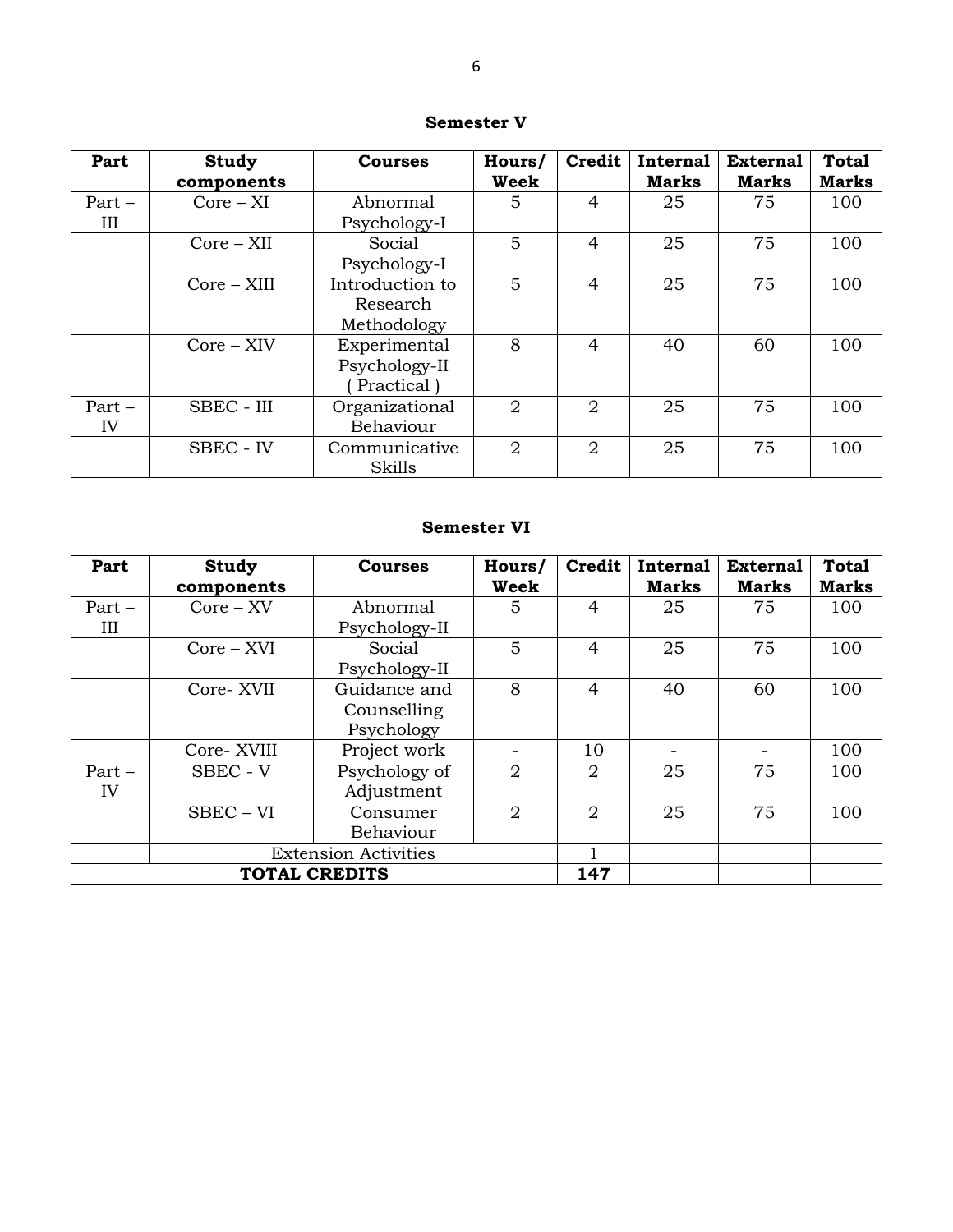#### **SEMESTER- I**

#### **Core-I: GENERAL PSYCHOLOGY – I**

#### **UNIT I: INTRODUCTION AND METHODS**

**What is Psychology?** Definition – Goals – What is not psychology? Pseudo psychology. The History of Psychology – Schools - Modern Perspectives – Psychology in India – **Psychology:** The Science – **Methods:** Introspection – Observation – Survey – Experiment – Case Study – Correlation Research – **Scope of Psychology:** Branches of basic Psychology – Branches of applied Psychology

#### **UNIT II: SENSATION, PERCEPTION AND ATTENTION**

**Sensation**: Meaning **–** Psychophysics -Thresholds – Weber"s Law – Adaptation – **Basic sensation**: Vision – Hearing – Touch and other Skin senses – Olfaction- Gustation - **Proprioception:**  Kinesthetic sense – Vestibular sense – **Perception:** Meaning– Organizing principles of perception – Constancies-Pattern perception, Distance perception- Errors in Perception - Illusion – Types; Hallucinations – Types; Extra Sensory Perception. - Factors that influence perception – Depth perception **Attention:** Meaning – Types – Determinants.

#### **UNIT III: CONSCIOUSNESS**

**States of Consciousness:** Consciousness – Definition – Two Major Types – **Natural State of Consciousness:** Biological Rhythms – Circadian Rhythms; Waking States of Consciousness – Sleep – Functions – Stages – Sleep Disorders – Dream – Theories. **Altered States of Consciousness:**  meaning – Hypnosis – Use of Drugs – Meditation – Other Altered States. **Sensory deprivation**: Near death Experience- Lucid dreaming.

#### **UNIT IV: LEARNING**

**Learning:** Definition – Nature- **Association Learning**: Classical Conditioning – Basic Principles; Operant Conditioning – Basic Principles – Reinforcement – Types – Punishment – Types. Schedules of Reinforcement – Shaping – Learned Helplessness; Similarities and Differences between Classical Conditioning and Operant Conditioning. **Social and Cognitive Learning**: Latent Learning – Insight Learning – Observational Learning.

#### **UNIT V: MEMORY AND FORGETTING**

**Memory:** Definition –**Memory Process:** Encoding – Storage – Retrieval – The information processing model – Sensory memory – Short term memory – Long term memory – **Forgetting:** Meaning – Forgetting curve-Theories of forgetting - Causes – Memory and Brain – Improving memory.

#### **Textbook**

1. Cicarelli, K. S., Meyer, E. G. & Misra, G. (2008). *General psychology*. New Delhi, India: Pearson India Education Services Pvt Ltd.

#### **Reference**

1. Baron, R. A. (2010). *Psychology* (5th ed.). New Delhi, India: Pearson India Education Services Pvt Ltd.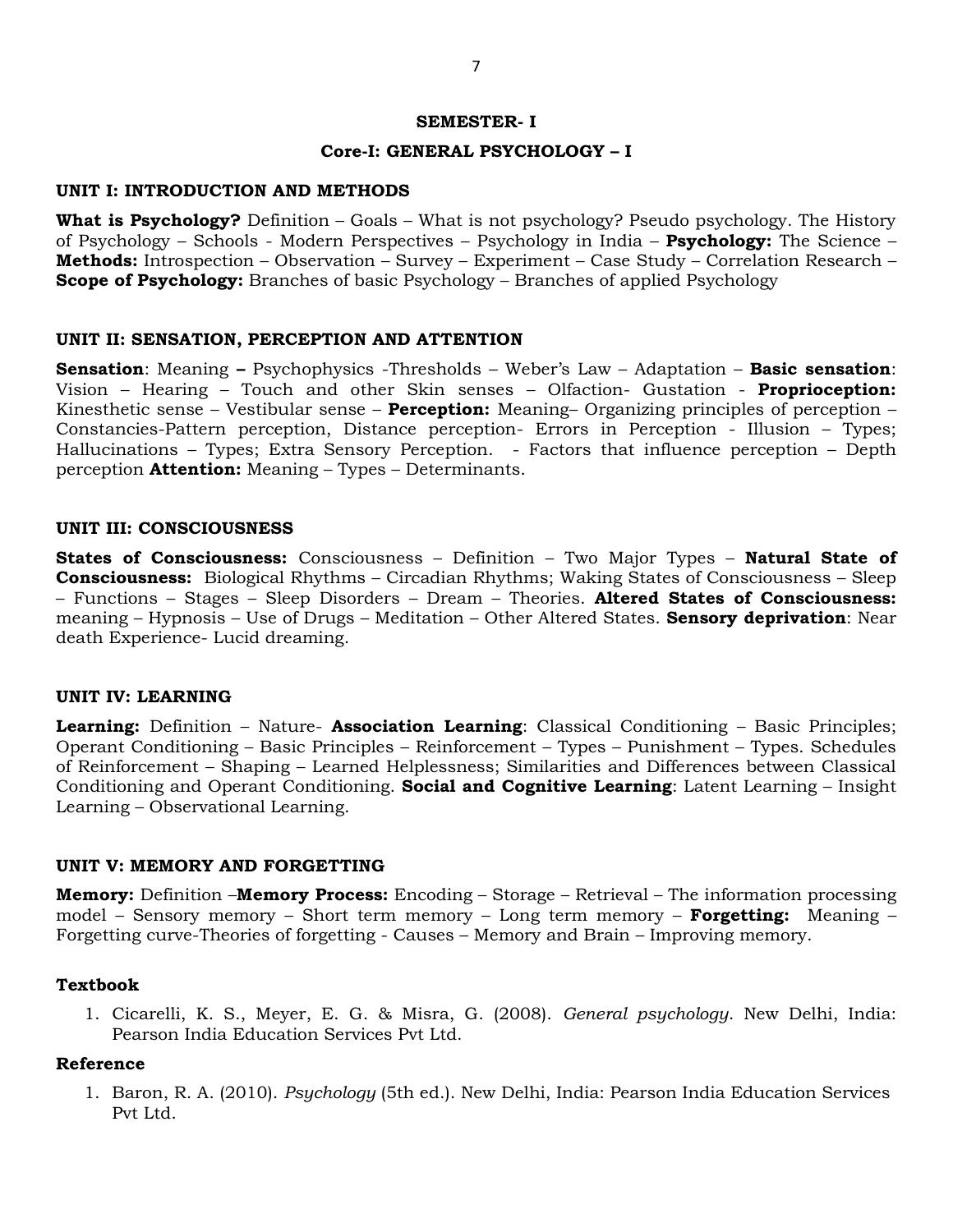#### **Core-II: BIOLOGICAL PSYCHOLOGY - I**

## **UNIT I: BIOLOGICAL FOUNDATIONS OF BEHAVIOUR**

**Introduction**: Meaning of Biological Psychology- Viewpoints to explore Biology of Behaviour – Approaches that relate brain and behaviour – Levels of analysis - Correlating brain anatomy with behaviour - Recording brain activity - Effects of brain damage - Effects of brain stimulation

## **UNIT II: NEURONS- BASIC UNIT OF NERVOUS SYSTEM**

**Basic features of the Nervous System**: An overview, Meninges, Ventricular system and production of cerebrospinal fluid. **Cells of the Nervous System**: Neurons, Supporting cells, The blood-brain barrier – **Neural Communication**: An overview, Measuring electrical potentials of axons. **The Membrane Potential**: Balance of two forces, The Action Potential, Conduction of the action potential.

## **UNIT III: COMMUNICATION BETWEEN NEURONS–SYNAPTIC TRANSMISSION**

**Communication between Neurons**: Structure of synapses, **Neurotransmitter**: meaning- types, **Release of the Neurotransmitter**: Activation of receptors- Postsynaptic potentials- Termination of postsynaptic potentials.

## **UNIT IV: STRUCTURE & DIVISIONS OF THE NERVOUS SYSTEM**

**Nervous System**: Development of the central nervous system, **Brain**: The forebrain, The hind brain, midbrain & forebrain, **Division of Nervous System**: Central Nervous System, The Peripheral Nervous System- Spinal nerves, Cranial nerves, The Autonomic Nervous system – Sympathetic and Parasympathetic.

#### **UNIT V: HORMONES AND THE BRAIN**

**Hormonal actions**- General principles of hormonal actions, Hormonal action on cellular mechanisms- Hormonal influence on growth and activity, Feedback control mechanisms in regulating secretion of hormones, **Endocrine glands and its specific hormones**: Pituitary- Pineal-Thyroid- Parathyroid-Pancreas- Adrenal- Gonads

#### **Text books**

- 1. Carlson, N.R. (2007). *Foundations of physiological psychology* (6th ed.). New Delhi, India: Pearson India Education Services Pvt Ltd.
- 2. Kalat, J.W. (2011). *Biopsychology*. Delhi, India: Cengage Learning India Private Limited.

- 1. Pinel, J. (2007). *Biopsychology* (6th ed.). New Delhi, India: Pearson India Education Services Pvt Ltd.
- 2. Purves, D., Brannon, E., Huettel, S.A., Labar, K.S., Platt, M.L., & Woldorff, G.M. (2008). *Principles of cognitive neurosciences*. Sunderland, MA: Sinauer Associates, Inc. Publishers.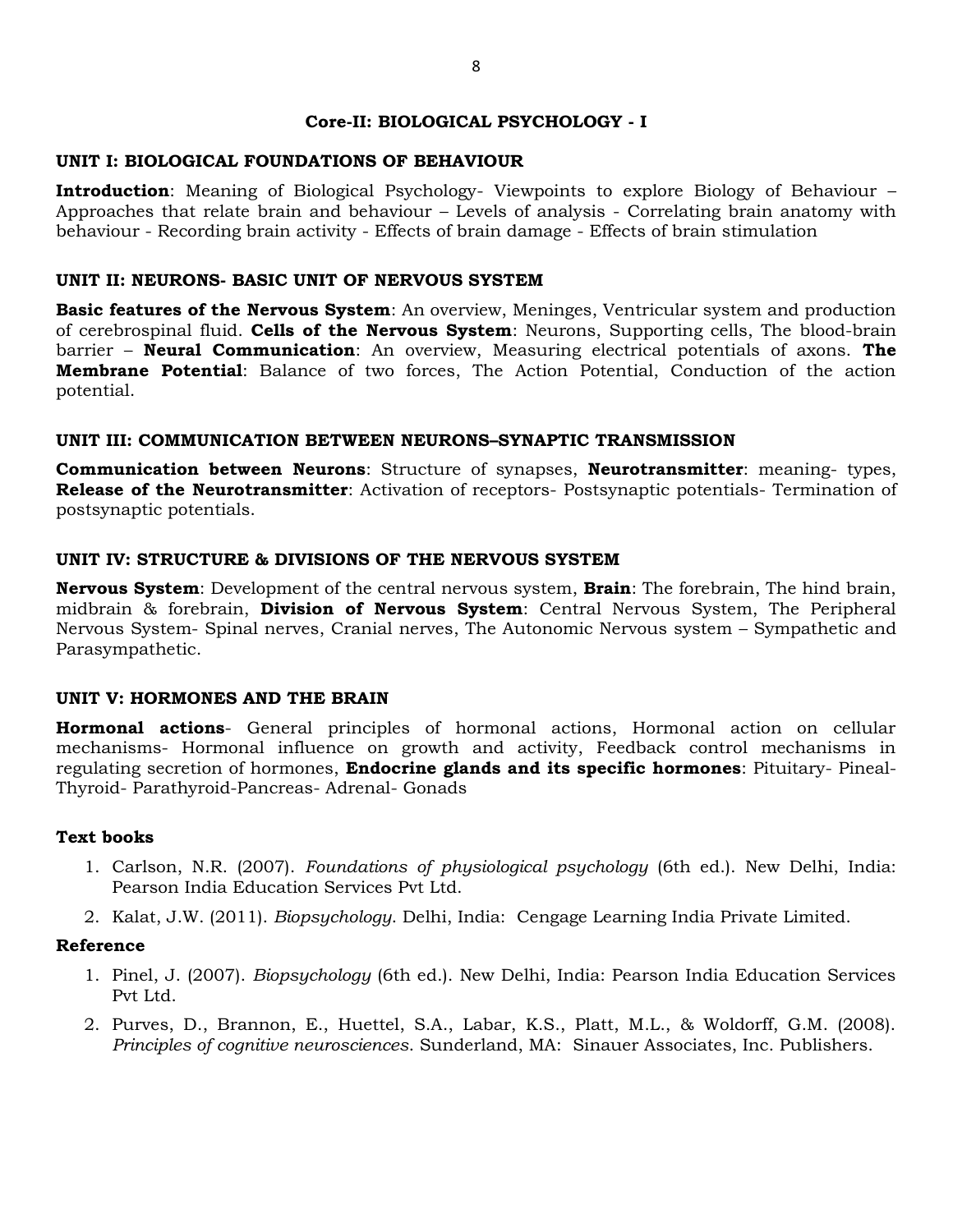#### **Allied-I PRINCIPLES OF MANAGEMENT**

## **UNIT I: MANAGEMENT: AN INTRODUCTION**

Management – Definition – Importance – Nature – Scope and Functions – Principles of Management. Evolution of Management Thoughts – Contributions of F.W. Taylor - Henry Fayol – Elton Mayo – Hawthorne Experiment.

## **UNIT II: PLANNING AND DECISION MAKING**

Planning – Importance – Advantage – Steps in planning – Types of Plans – Management by Objectives (MBO) – Process – Merits – Limitations. Decision Making – Definition – Types of decision – Process of decision making.

#### **UNIT III: ORGANISATION**

Organisation – Need for Organisation – Process – Organisational Structure – Line Functional, Line & Staff Organisation.Span of Management – Delegation –Centralisation and Decentralisation – Staffing – Nature & Purpose of Staffing.

## **UNIT IV: LEADERSHIP AND MOTIVATION**

Directing – Meaning, Importance, Principles – Leadership – Styles of Leadership – Qualities for effective leadership.Motivation – Theories of motivation – Maslow's need hierarchy theory, Herzberg"s two factor theory and their comparison

## **UNIT V: COORDINATION AND CONTROL**

Coordinating – need – Principles – Approaches to achieve effective Coordination. Controlling – Meaning – Elements and significance – Steps in control process – control techniques.

#### **Text Books**

- 1. C.B. Gupta, Business Organization & Management, Sultan Chand & Sons.
- 2. L.M. Prasad, Principles of Management, Sultan Chand & Sons.

- 1. DingarPagare, Business Management, Sulthan Chand & Sons
- 2. Tripathi P.C. & P.N. Reddy, Principal of Management, TMH
- 3. Bhusan Y.K. Business Organization and Management, McGraw Hill
- 4. Koontz and O.Donnel, Essentials of Management, McGraw Hill
- 5. Ramasamy. T, Principles of Management, Macmillan India Ltd.,
- 6. Basu, Organisation& Management, S. Chand
- 7. M.C. Shukla, Business Organisation and Management, S.Chand
- 8. RustomDavar, Management Process, Progressive Corporation Pvt., Ltd
- 9. J. Jayashankar, Principal of Management, Margham Publications.
- 10.RupaGunaseelan& Kulandaisamy, Vikas Pub. House, S. Chand& Sons.
- 11.Dr.V.R.Palanivelu, Principles of Management, Himalaya Pub. House, Mumbai
- 12.Dr.S.Karhtick, Principles of Management, Shanlax Publication.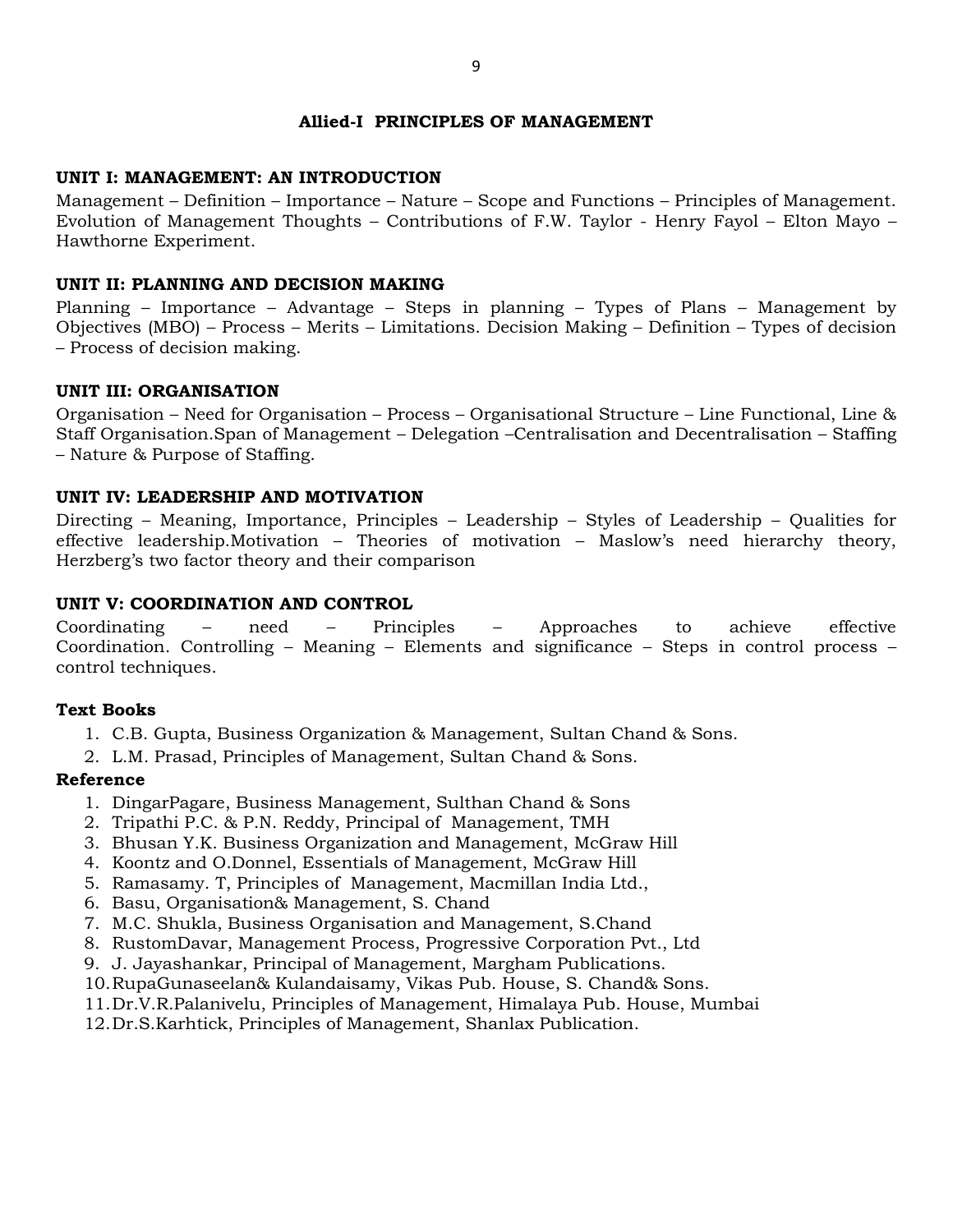#### **SEMESTER -II**

#### **Core-III: GENERAL PSYCHOLOGY – II**

#### **UNIT I: COGNITION**

Meaning – Cognitive Psychology- Types of cognition: – Mental Imagery – Concept, **Problem solving**-Steps- Barriers to Effective problem solving- Strategies of problem solving: Algorithms, Heuristic, **Decision making** – Step, **Reasoning** – Inductive and Deductive reasoning, **Languag**e: Nature - Main Components of Language – Phonemes- Morphemes – Syntax - Semantics – Pragmatics.

#### **UNIT II: MOTIVATION**

**Motivation:** Definition – Needs – Biological Needs – Social Needs - Psychological Needs , **Theories of Motivation**: Instincts – Drive-reduction theory – Arousal – Incentive – Opponent-Process – Cognitive theories – Social cognitive theory – Need theories, **Classification of Motives:** Physiological motives – Psychological motives, **Conflict:** Meaning- Types. **Frustration:** Meaning- Causes.

#### **UNIT III: EMOTION AND STRESS**

**Emotion**: Meaning – Basic emotions- Components - Physiology of emotion - Expression of emotion – Theories of Emotions, **Stress:** Definition – Four variations - Stressors – Effects – General Adaptation Syndrome – Individual differences - Coping mechanism.

#### **UNIT IV: INTELLIGENCE AND CREATIVITY**

**Intelligence**: Definition - Concept of IQ - Individual differences in Intelligence –Mental retardation – Mentally gifted – Assessment of Intelligence, **Emotional Intelligence**: Meaning – Characteristics, **Creativity:** Definition- Nature – Steps - Characteristics of creative people – Creativity tests.

#### **UNIT V: PERSONALITY**

**Personality**: Definition - Theories – Psychoanalytic - Neo Freudian: Jung –Adler - Karen Horney – Erikson - Behavioristic view - Social Cognitive view - Humanism and Personality: Roger's theory -Maslow"s theory - Trait Theories Psychology – Allport – Cattell - The Big Five Factors. Assessment of Personality, Uses of Personality tests,

#### **Textbook**

1. Cicarelli, K. S., Meyer, E. G. & Misra. (2008) *General psychology*. New Delhi, India: Dorling Kingsley (India) Private Limited

#### **Reference**

1. Baron, R. A. (2010) *Psychology* (5th ed.). New Delhi, India: Pearson India Education Services Pvt Ltd.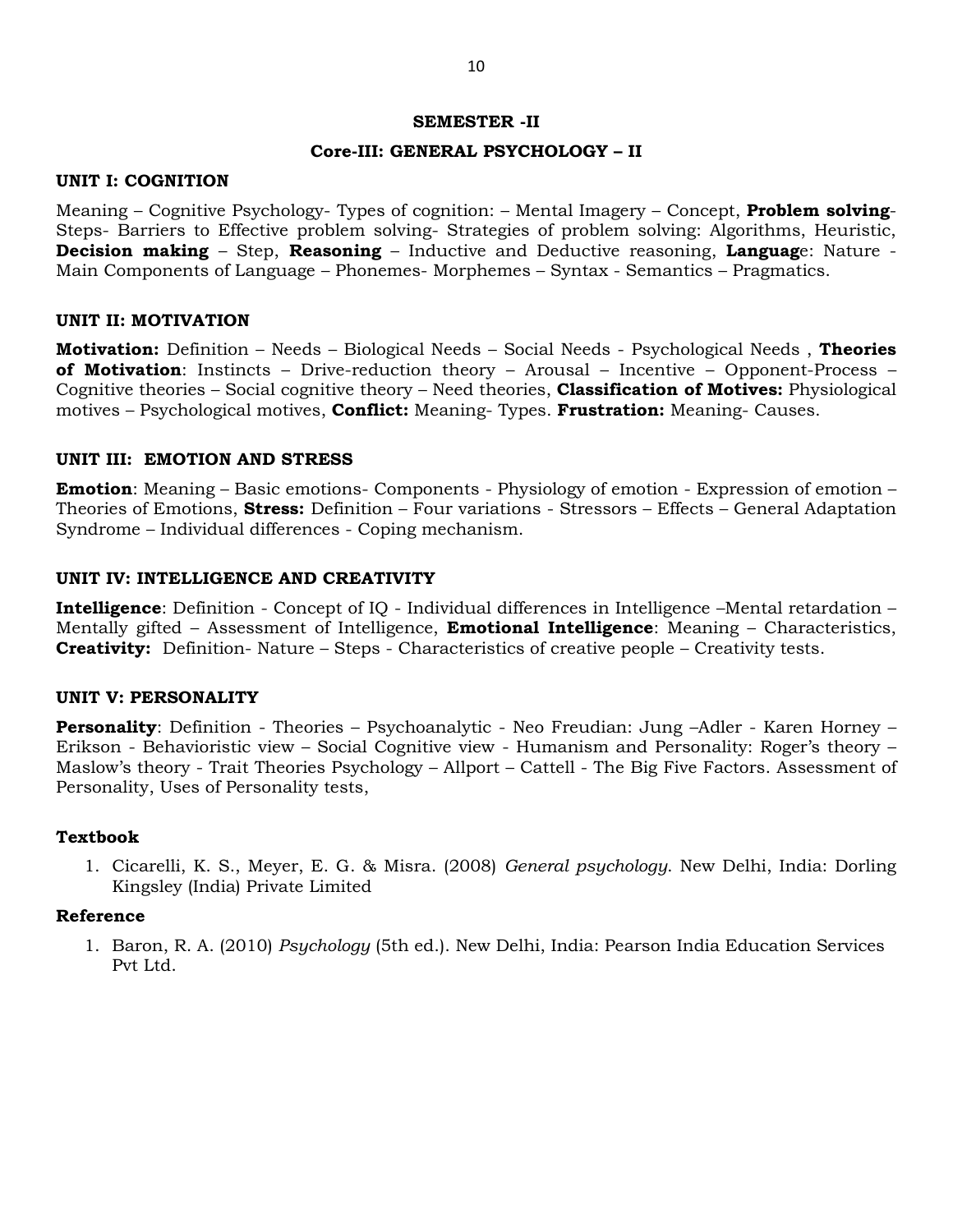#### **Core-IV: BIOLOGICAL PSYCHOLOGY - II**

#### **UNIT I: CIRCADIAN RHYTHMS, SLEEP AND DREAMING**

**Rhythms of waking and sleeping**: Endogenous cycles- Setting and resetting the biological clock-Mechanisms of the biological clock, **Sleep and brain mechanisms**: Sleep and other interruptions of consciousness, the onset of sleep and hypnagogic hallucinations, stages of sleep. Paradoxical or REM sleep, **Brain mechanisms of wakefulness and arousal**: Brain functions in REM sleep-Functions of sleep, **Dreaming**: REM sleep and dreaming. Biological perspectives on dreaming.

## **UNIT II: BRAIN DEVELOPMENT AND PLASTICITY**

**Development of the brain**- Maturation of the vertebrate brain, Growth and development of neurons -New neurons later in life- Path finding by axons, Determinants of neuronal survival, **Neural plasticity**: Meaning- Plasticity after brain damage.

## **UNIT III: BIOLOGICAL BASIS OF THIRST AND HUNGER**

**Thirst**: Mechanisms of water regulation- Osmotic thirst- Hypovolemic thirst and sodium specific hunger, **Hunger**: Digestion and food selection-Short and long term regulation of feeding-Brain mechanisms - Eating Disorders.

## **UNIT IV: BIOLOGICAL BASIS OF EMOTIONS**

**Emotions**: Introduction, **Emotions and Autonomic arousal**: James-Lange theory, Brain areas associated with emotions- The functions of emotions. **Attack and Escape Behaviours**: Attack behaviours - Escape - Fear and anxiety- Stress and Health

#### **UNIT V: BIOLOGICAL BASIS OF LEARNING AND MEMORY**

**Memory:** Localized representations of memory- Types of memory- The hippocampus-Theories on the function of the hippocampus- Other types of amnesia: Korsakoff's syndrome, Alzheimer's Disease- The role of the other brain areas.

#### **Text books**

- 1. Carlson, N. R. (2007). *Foundations of physiological psychology* (6th ed.). New Delhi, India: Pearson India Education Services Pvt Ltd.
- 2. Kalat, J.W. (2011). *Biopsychology*. Delhi, India: Cengage Learning India Private Limited.

- 1. Pinel, J. (2007). *Biopsychology* (6th ed.). New Delhi, India: Pearson India Education Services Pvt Ltd.
- 2. Purves, D., Brannon, E., Huettel, S.A., Labar, K.S., Platt, M.L., & Woldorff, G.M. (2008). *Principles of cognitive neurosciences*. Sunderland, MA: Sinauer Associates, Inc. Publishers.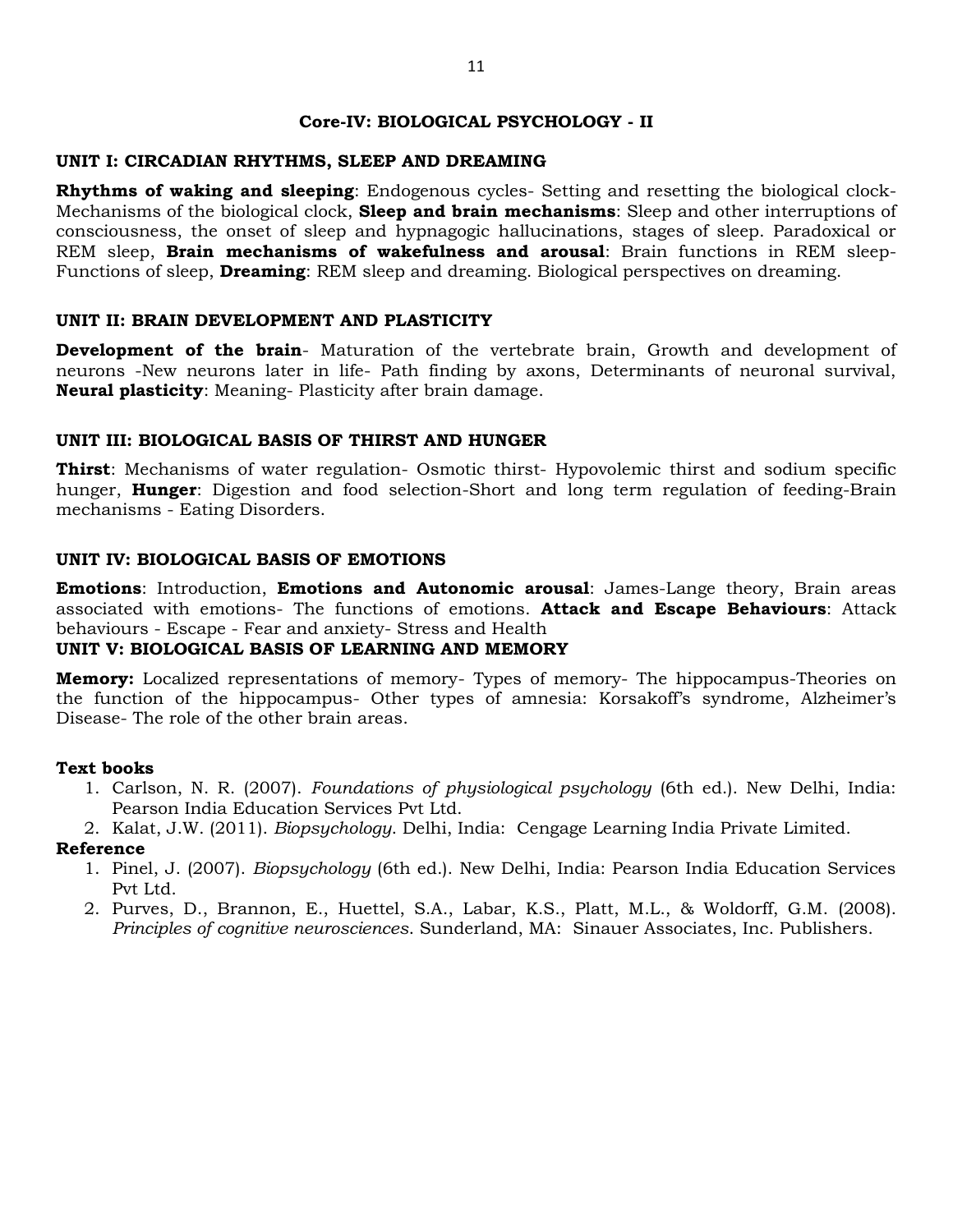#### **Allied-II HUMAN RESOURCE MANAGEMENT**

#### **UNIT I: HRM: AN INTRODUCTION**

Human Resource Management – Definition –Objectives – Scope – Functions of HRM. Job analysis – Process of job analysis, Team analysis – Employee Empowerment.

#### **UNIT II: HR PLANNING AND SELECTION**

Human Resource Planning – Objectives – Process of HRP– Recruitment – Sources of recruitment. Selection Procedure - Test and Interview - Types – reference check – final selection -Placement – Induction (rientation).

## **UNIT III: HRD AND CAREER PLANNING**

HRD – Need – Functions – Training – Methods – Executive Development – Differences between Training and Development. Career Planning – Process – Succession Planning - Concept of Quality of Work Life (QWL).

## **UNIT IV: PERFORMANCE APPRAISAL AND JOB EVALUATION**

Performance appraisal – Process – Techniques – Difference between Performance appraisal and Job Evaluation. Job Evaluation – Process – potential appraisal.

#### **UNIT V: PROMOTION AND ABSENTEEISM**

Promotion – Criteria – Benefits of effective promotion policy, Transfer – Purpose of transfer. Absenteeism – Causes – Measures - Labour Turnover – separation – VRS - retirement – dismissal.

#### **Text Book**

1. S.S. Khanka, Human Resource Management, SulthanChand& Sons, New Delhi.

- 1. C.B. Mamoria, Personnel Management Humalaya publications house.
- 2. J. Jayasankar, Human Resource management, Margham Pub., Chennai.
- 3. K. Aswathappa, Human Resources and Personnel Management, TMH, New Delhi.
- 4. Kaushal Kumar, Human Resources Management ABD Publishers.
- 5. Keith Davis, Human Relations at work TMH.
- 6. G.R. Bassotia, Human Resources Management, Mangal Deep Publications.
- 7. Dr.K.Ramesh, "Human Resource Management", Mithila Publications.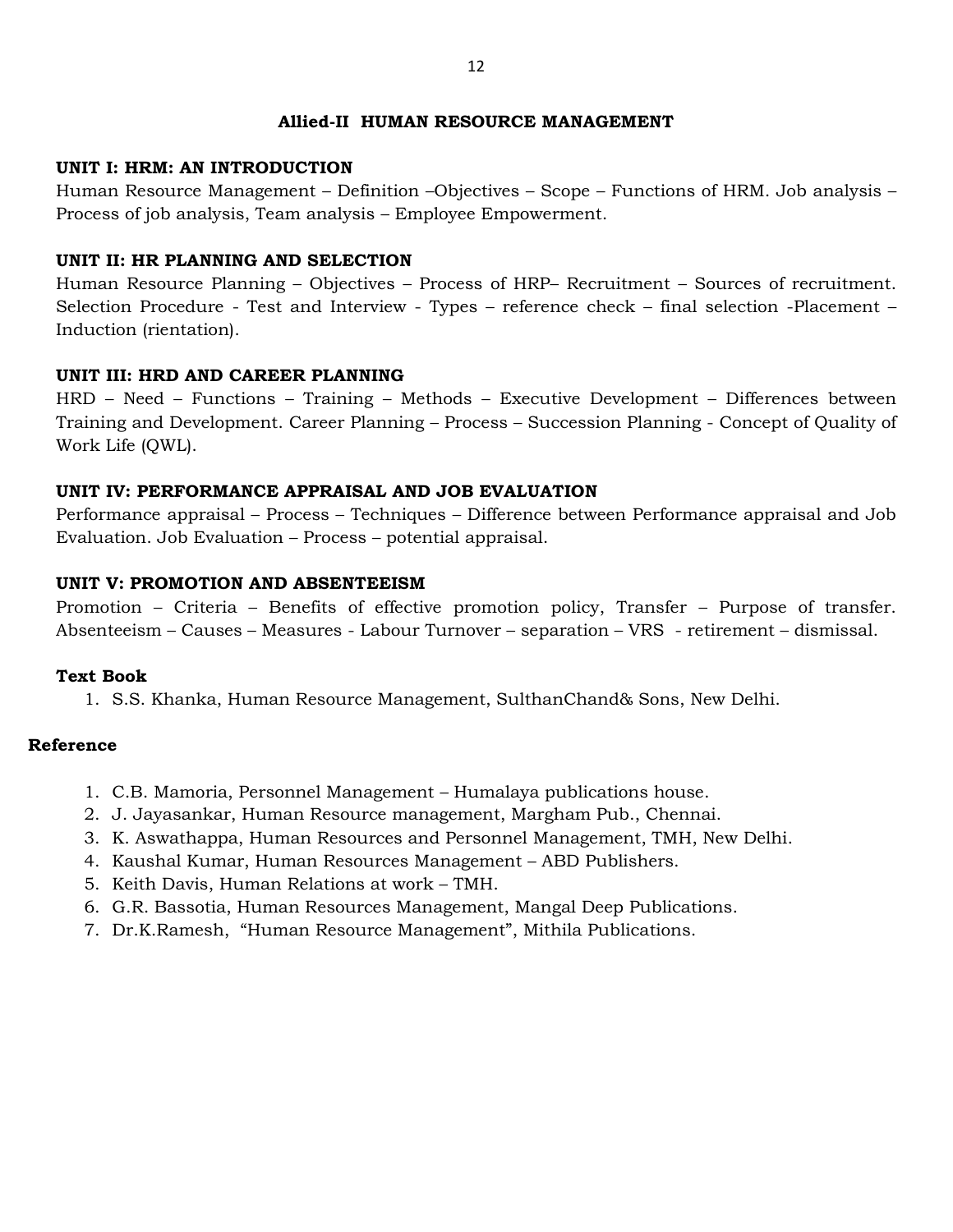#### **SEMESTER -III Core-V: DEVELOPMENTAL PSYCHOLOGY - I**

#### **UNIT I: CONCEPTION THROUGH BIRTH**

Meaning of developmental changes – Significant facts about development – Developmental stages – Developmental Issues – Conception of Age.

Characteristics of the Prenatal Period – How Life begins – Importance of Conception – Periods of Conception – Periods of Prenatal development – Stages of child Birth - Types of childbirth – Attitudes of significant people - Prenatal hazards & complications of low birth weight.

#### **UNIT II: INFANCY**

Characteristics of Infancy, developmental tasks- Major adjustment of Infancy – Conditions influencing adjustment to Postnatal life – Characteristics of the Infant – Hazards of Infancy.

#### **UNIT III: BABYHOOD**

Characteristics of Babyhood – Developmental tasks of babyhood – Physical development – Physiological development – Muscle Control – Speech development – Emotional behaviour – Socialization – Interest in Play – Development of Understanding – Beginnings of Morality – Beginnings of Sex-Role typing – Family Relationships – Personality development – Hazards and Happiness.

#### **UNIT IV: EARLY CHILDHOOD**

Characteristics of Early Childhood – Developmental tasks – Physical development – Physiological habits – Skills of Early Childhood – Improvement in Speech – Emotions – Socialization – Play – Development of Understanding – Moral development – Common Interests – Sex-role Typing – Family Relationship – Personality development – Hazards and Happiness.

#### **UNIT V: LATE CHILDHOOD**

Characteristics of Late Childhood – Developmental tasks – Physical development – Skills – Speech improvement – Emotions and Emotional Expressions – Social groupings and Social behaviour – Play interest and activities – Increase in Understanding – Moral attitudes and behaviour – Interests – Sex-role Typing – Changes in Family relationships – Personality Changes – Hazards and Happiness.

#### **Text Books**

- 1. Hurlock, E. (1980). *Developmental psychology*. New Delhi, India: Tata McGraw Hill Publishing Co.
- 2. Santrock, J. W. (1999). *Life span development* (7th ed.). New York, NY: McGraw Hill.

- 1. Berndt, T.J. (1997). *Child development* (2nd ed.). Madison, WI: Brow & Benchmark Publishers.
- 2. Papalia, D.E., & Olds, S.W. (1994). *Human development* (5th ed.). New York, NY: Tata Mc Graw Hill.
- 3. Berk, C. L. (1996). *Child development* (3rd ed.). New Delhi, India: Prentice- Hall of India (Pvt) Ltd.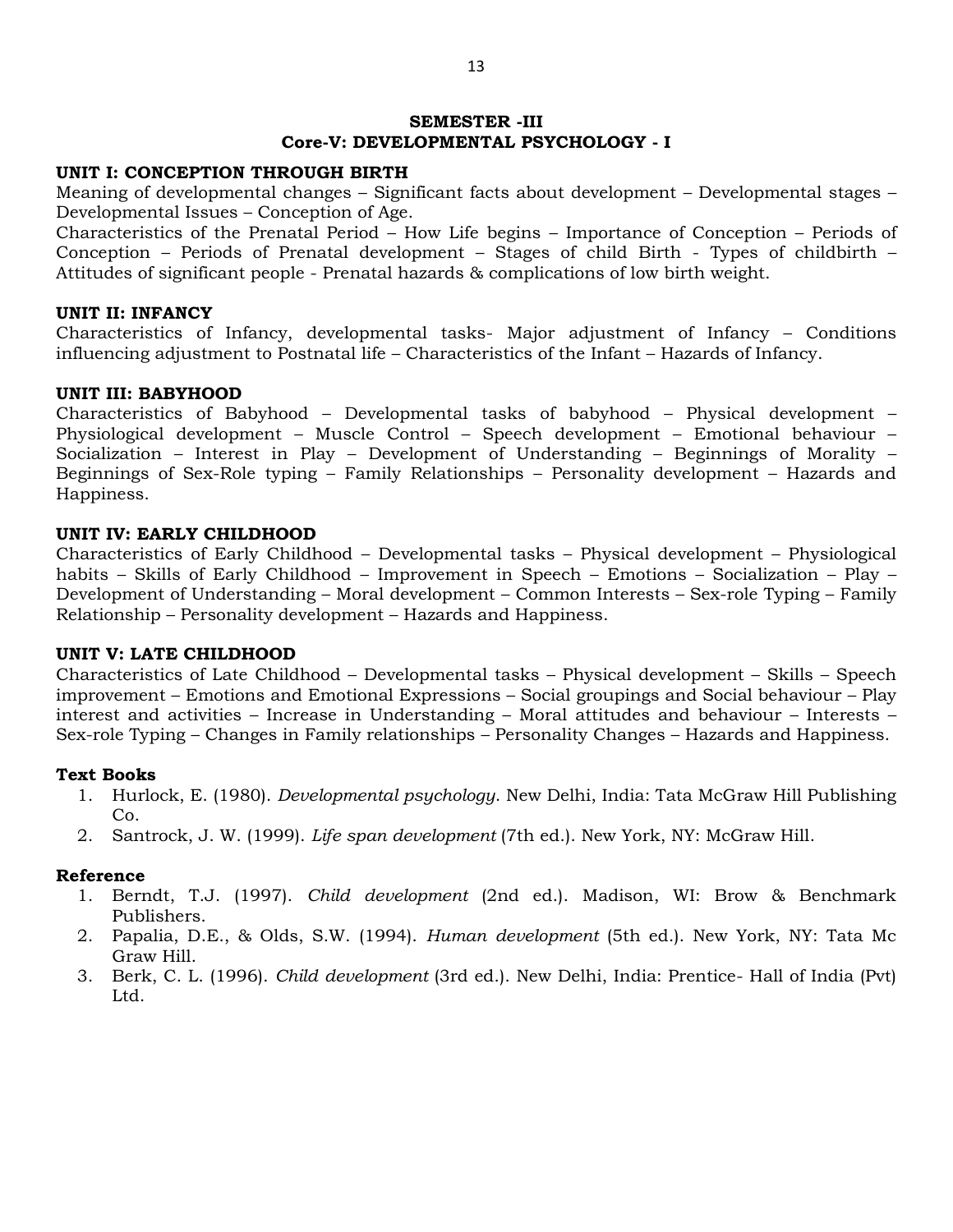## **Core-VI: INTRODUCTION TO THEORIES OF PERSONALITY**

## **UNIT I: CONCEPT, ASSESSMENT, MEASUREMENT AND RESEARCH METHODS**

**Personality:** Definition, Meaning & Nature - Individual Uniqueness – Gender – Culture – Formal Theories – Personal Theories – Subjectivity in Personality Theories - Self-Report **Measure**: Biological Measures – Behavioral Assessment – Projective Techniques – Clinical Interviews – Online and Social Media Analysis.

## **UNIT II: PSYCHOANALYTIC THEORIES**

**Sigmund Freud:** Classical Psychoanalysis – Instincts – Structure of Mind – Psychosexual Development – Therapeutics Techniques – Free Association – Catharsis – Dream Analysis; **Carl Jung:** Analytical Psychology – Psychological Types – Collective Unconscious; **Alfred Adler:** Individual Psychology – Inferiority Feelings – Role of Birth Order.

## **UNIT III: LIFE-SPAN AND TRAIT PERSPECTIVES ON PERSONALITY**

**Erik Erikson:** Identity Formation – Ego Crises – Approaches to Trait: Lexical – Statistical – Theoretical; **Gordon Allport:** Culture – Functional Equivalence – Personal Dispositions, **Eysenck's:** Hierarchical Model of Personality, **Cattell's Taxonomy**: The 16 Personality Factor System

## **UNIT IV: EXISTENTIAL - HUMANISTIC PERSPECTIVES ON PERSONALITY**

Roots in Gestalt – Kurt Lewin"s Field; **Martin E. P. Seligman**: Learned Helplessness and the Optimistic/ Pessimistic Explanatory Style, **Rotter**: Locus of Control theory **Maslow:** Hierarchy of Needs – Self-Actualization , **Rogers:** Growth – Inner Control – Becoming One"s Self.

## **UNIT V: BEHAVIORAL, COGNITIVE AND SOCIAL PERSPECTIVE ON PERSONALITY**

**Albert Bandura:** Social-Cognitive Learning Theory- Self- System, **Skinner:** Operant Conditioning; Cognitive Style – Perceptual Mechanisms – Schema Theory – Kelly's Personal Construct Theory

#### **Text Books:**

- 1. Hall, C.S., Lindzey, G., & Campbell, J.B. (2007). *Theories of personality* (4th ed.). Bengaluru, India: Wiley India Private Limited.
- 2. Schultz, P. D., Schultz, S. E., & Schultz, S. (2012). *Theories of personality* (10th ed.). Delhi, India: Cengage Learning.

## **References:**

- 1. Friedman, H. S., & Schustack, M. W. (2016). *Personality: Classic theories and modern research* (6th ed.). Boston, MA: Pearson/Allyn and Bacon.
- 2. Larsen, R. J., & Buss, D. M. (2018). *Personality psychology*: *Domains of knowledge about human nature* (6th ed.). Boston, MA: McGraw-Hill.
- 3. Rao, K., Paranjpe, A. C., & Dalal, A. K. (2008). *Handbook of Indian psychology*. Chennai, India: Cambridge University Press India/Foundation Books.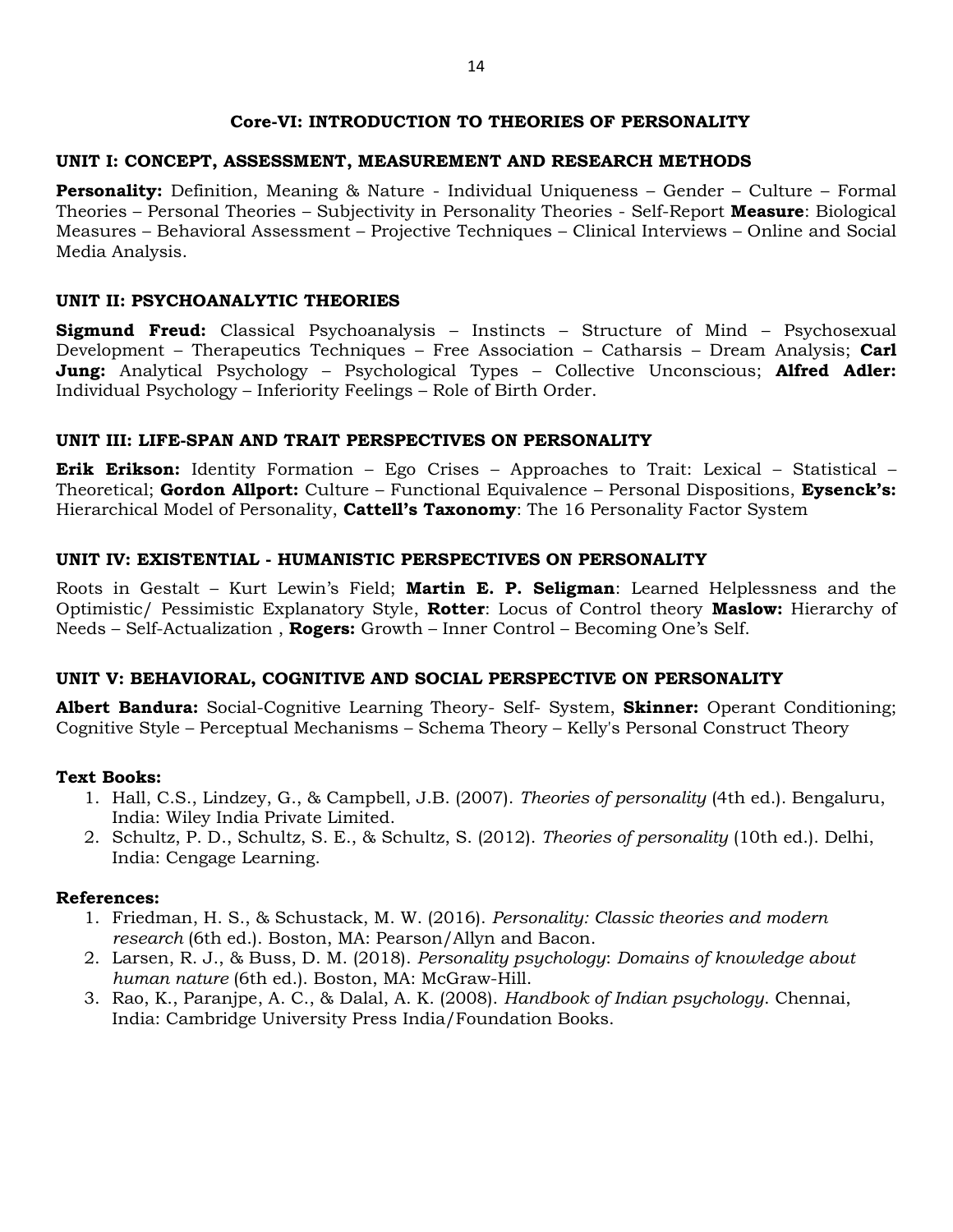#### **Core-VII: STATISTICS IN PSYCHOLOGY**

## **UNIT I: INTRODUCTION TO THE STATISTICS**

Meaning of statistics-Importance of Statistics in Psychology –Parameters and Estimates-Descriptive Statistics- Inferential Statistics-Variables and their types; **Levels of measurement**: Nominal Scale-Ordinal Scale- Interval Scale- Ratio Scale; **Frequency tables**: Making a Frequency Table -Frequency tables for Nominal Variables- Grouped Frequency Tables, **Frequency Graphs**: Histogram, Frequency Polygon.

#### **UNIT II: CENTRAL TENDENCY AND VARIABILITY**

**Central Tendency:** The Mean- from Frequency Distributions - Assumed Mean Method-Properties of Mean. Median – Calculation of Median from Ungrouped data- Calculation of Median from a Frequency Distribution. The Mode- Calculation of Mode in a Frequency Distribution. Comparison of Mean, Median and Mode- Guidelines for the Use of Central Tendencies.

**Variability:** the Range- Calculation of Range- the Average Deviation- Calculation of the Average Deviation. The Semi Interquartile Range- Calculation of Q1, Q3 and Quartile Deviation. The variance and the Standard Deviation- Methods of Calculating the Variance and the Standard Deviation from Ungrouped data- Calculation of Standard Deviation from Grouped data- Calculation of Standard Deviation from Assumed Mean.

#### **UNIT III: THE NORMAL DISTRIBUTION AND CORRELATION**

**The Normal Distribution**: Properties of the Normal Curve- Areas under the Normal Curve-Importance of Normal Distribution- Skewness- Kurtosis- Importance of measures of Skewness and Kurtosis. **The Correlation:** the Concept of Correlation- the Scatter Plot- the Product Moment Correlation- Calculation of Product Moment Correlation- Spearman"s Rank- Difference Correlation Co-efficient- Properties of Correlation Co-efficient.

#### **UNIT IV: THE HYPOTHESIS TESTING AND THE INFERENTIAL STATISTICS**

**Hypothesis Testing:** the Core logic of Hypothesis Testing –the Hypothesis Testing Process- One Tailed and Two Tailed Hypothesis Tests. Decision Errors: Type I Error- Type II Error, **Inferential Statistics:** t' Tests- the t' test for a Single Sample- the t' test for a Dependent Means- Assumptions of Single Sample and the t' Test for a Dependent Means. The t' test for Independent Means: the Distribution of Differences between Means- Hypothesis Testing with a "*t*" test for Independent Means.

#### **UNIT V: NON-PARAMETRIC METHODS**

**The Chi-Square**: Degrees of Freedom- Test of the Hypothesis of Normality- Calculation of the Chi-Square for 2x2 tables- Yates" Correction for Continuity- Assumptions of the Chi Square test, **The Non-parametric Methods**: Sign test- Assumptions and Uses of Sign Test- the Median Test- Run Test- the Kolmogrov and Smirnov Two Sample test- Precautions of the use of the Non-parametric tests.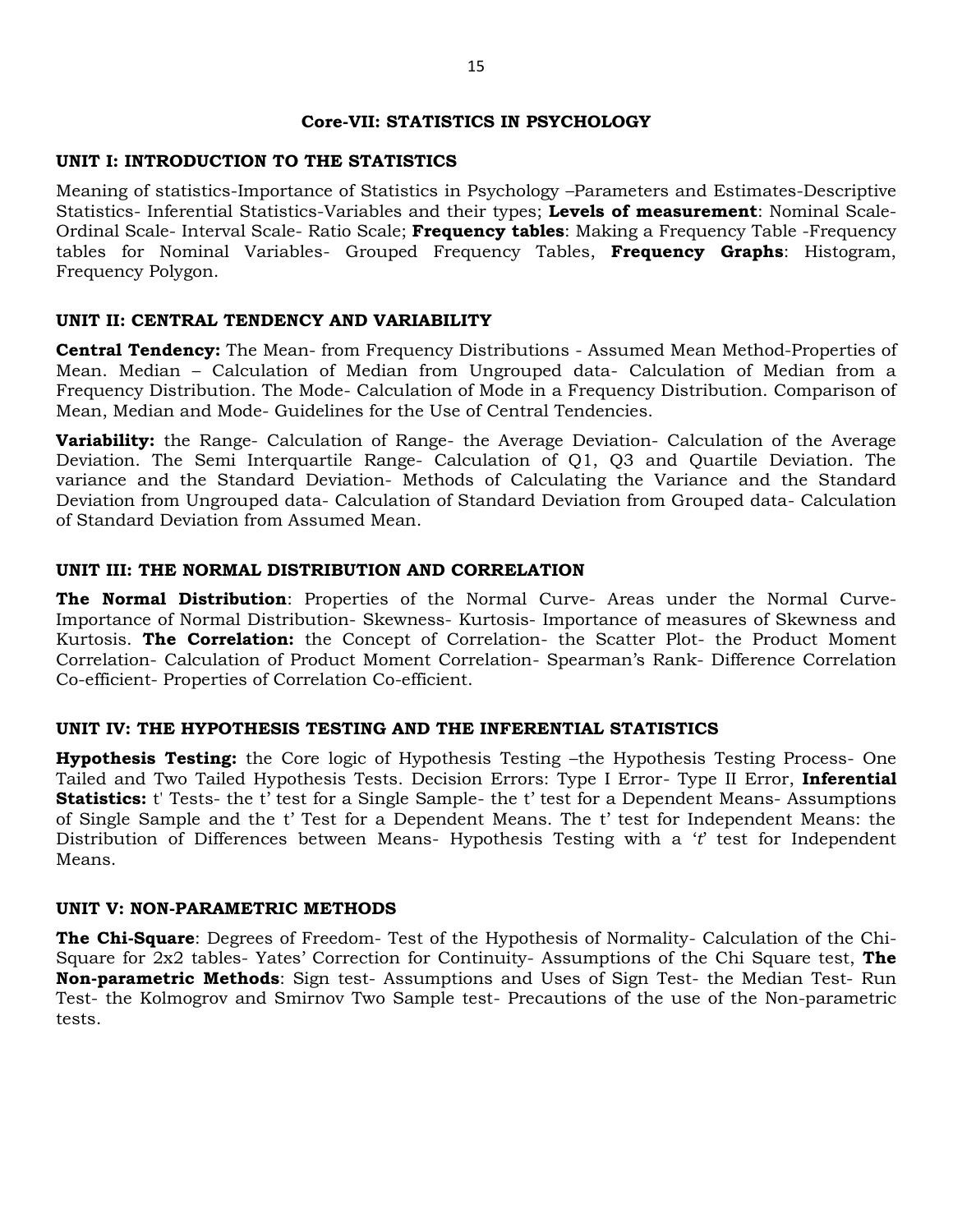#### **Text Book**

Howell, D. (2012). *Statistical method for psychology* (8th ed.). Delhi, India: Cengage Learning.

- 1. Agresti, A., & Finlay, B. (2013). *Statistical methods for the social sciences*. Hoboken, NJ: Pearson Education
- 2. Aron, A., Aron, E. N., & Coups, E. J. (2006). *Statistics for psychology* (4th ed.). New Delhi, India: Pearson India Education Services Pvt Ltd.
- 3. Heiman, G. (2013). *Basic statistics for the behavioral sciences* (7th ed.). Belmont, CA: Cengage Learning.
- 4. Bear, G., King, B.M., & Minium, E. W. (2008). *Statistical reasoning in psychology and education*. Bengaluru, India: Wiley India Private Limited.
- 5. Gupta, S.P. (1999). *Statistical methods* (3rd ed.). New Delhi, India: Sultan Chand & Sons
- 6. Garrett, H. E. (2006): *Statistics in psychology and education*. New Delhi, India: Paragon International Publishers.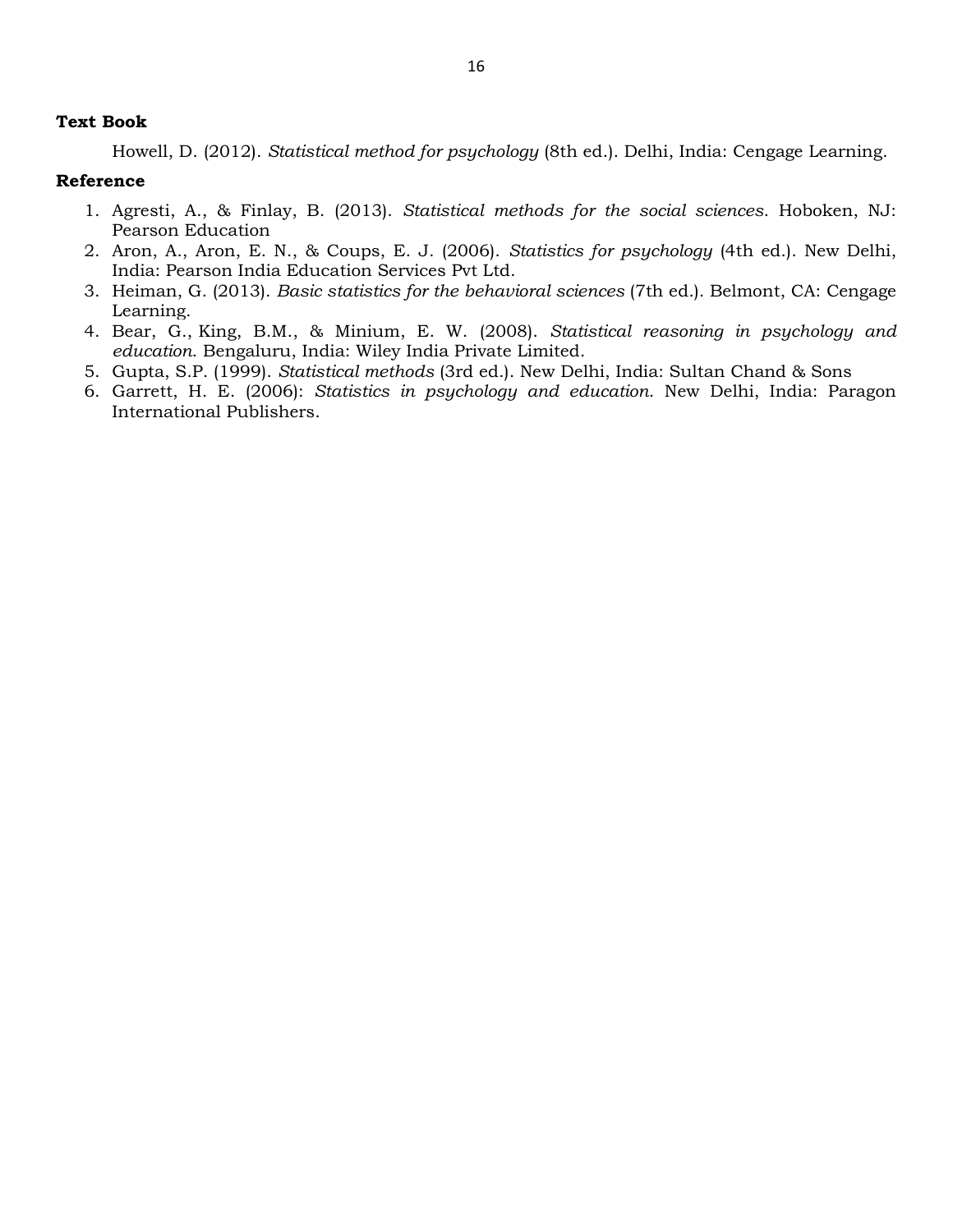#### **Allied-III BUSINESS COMMUNICATION**

## **UNIT I: COMMUNIATION: AN INTRODUCITON**

Communication – meaning – objectives – process – media of communication – types of communication – barriers to communication - principles of effective communication.

## **UNIT II: BUSINESS LETTERS**

Business letters – layout of Business letters - types - Business enquires and replies – offers – quotations – orders – complaints and adjustments – collection letters – circular letters – status enquires.

## **UNIT III: BANK CORRESPONDENCE**

Bank correspondence – insurance correspondence – agency correspondence – letters to the editors – applications for appointment.

## **UNIT IV: COMPANY CORRESPONDENCE**

Company correspondence – Duties of Secretary – correspondence with directors, Shareholders, government departments and others.

#### **UNIT V: REPORT**

Report – meaning – importance – characteristics of a good report – preparing report -report by individuals – report by committees – speeches – characteristics of good speech – planning to speak.

#### **Text Book**

Rajendrapal & Koralahalli J.S. Essentials of Business Communication. Sulthan Chand & Sons.

- 1. Ramesh M.S. &Pattan Shetty, Effective Business English & Correspondence RC Publications.
- 2. Balasubramanian, Business Communication, Vikas Pub. House (P) Ltd.,
- 3. US Rai, SM Rai, Business Communication, HPH
- 4. RSN Pillai, Bagavathi, Commercial Correspondence & Office Management.
- 5. Rashunathan and Santhanam, Business Communication,MarghamPub.
- 6. Chanturvedi, Business Communication Concepts, Case and Applications, Pearson Education.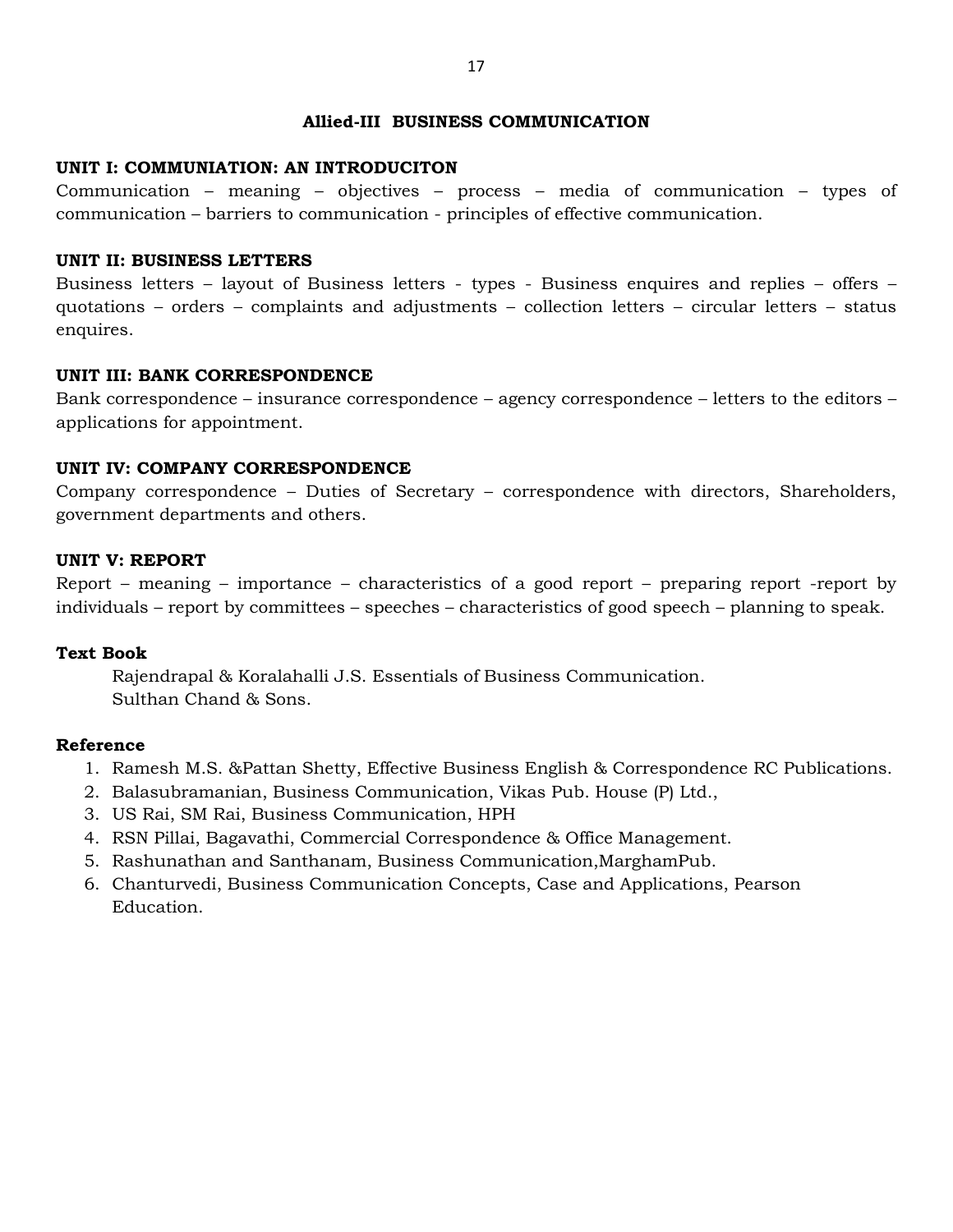## **NMEC-I PSYCHOLOGY FOR EFFECTIVE LIVING**

(Offered to the Other Department Students)

## **UNIT I: SEEKING SELFHOOD**

Self concept – core characteristics of self concept – self consistency, self esteem, self enhancement and self verification – self concept and personal growth.

At the end of the unit the students will be given exercise on self image and ideal self.

## **UNIT II: A HEALTHIER YOU**

Body image – psychological factors and physical illness – coping with illness.

At the end of the unit the students will be given exercise on rating health habits.

## **UNIT III: TAKING CHARGE OF YOUR LIFE**

Mastery and personal control – resolve and decision making – decisions and personal growth.

At the end of the unit the students will be given test to measure "how much control you think you have?"

## **UNIT IV: YOUR FRIENDS AND YOU**

Meeting people – impression, interpersonal attraction – friendship, self disclosure, loneliness

At the end of the unit the students will be given test to measure "How shy are you?"

## **UNIT V: LOVE AND COMMITMENT**

Love and intimacy – Commitment – adjusting to intimate relationships – divorce and its consequences

At the end of the unit the students will be given exercise on "Marital Myths".

## **Reference**

Duffy G K, Atwater E (2008). Psychology for Living- Adjustment, growth and Behaviour today. India. Person Education Inc.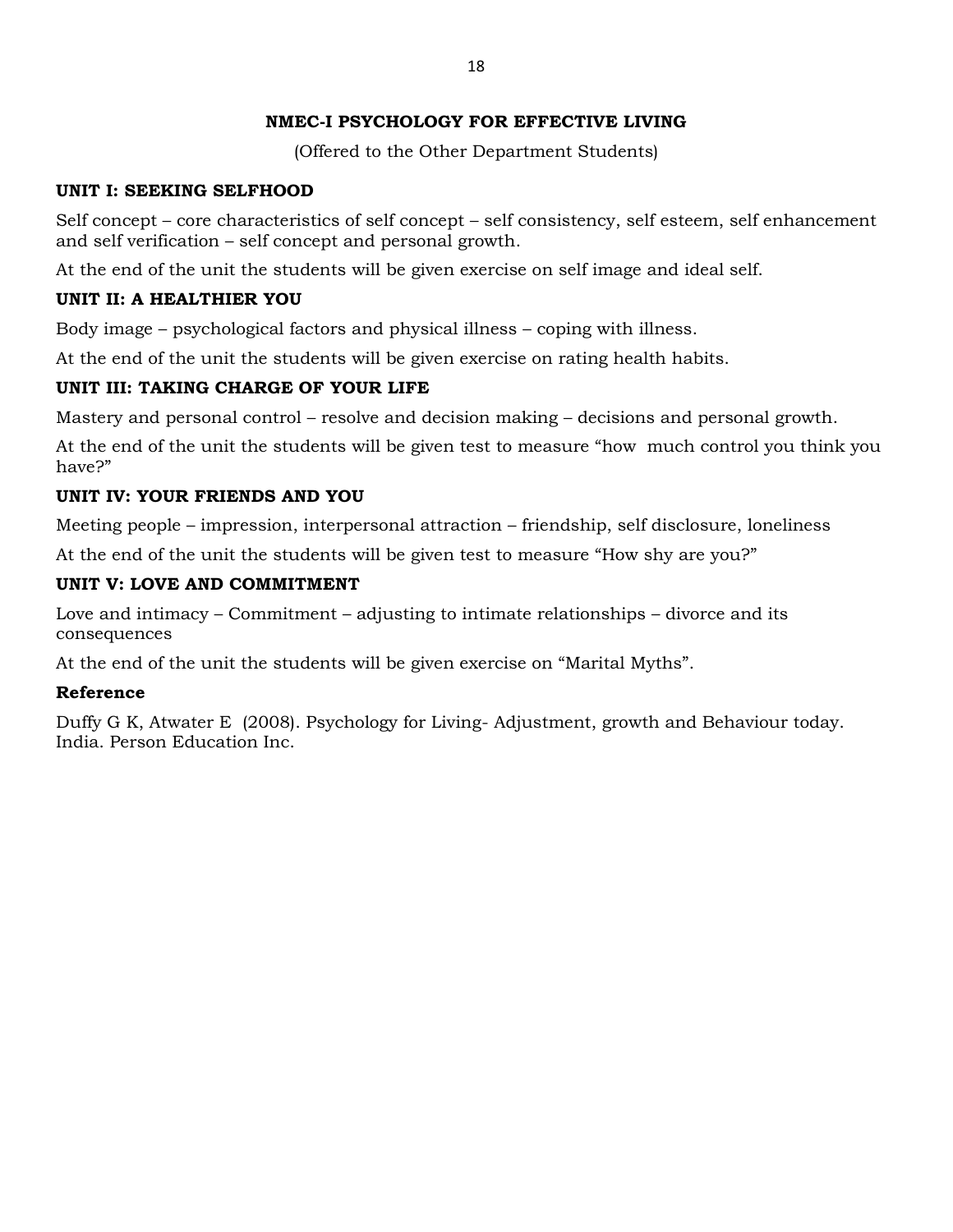#### **SBEC-I STRESS MANAGEMENT**

#### **UNIT–I: STRESS: MEANING AND NATURE**

Nature of stress: Definition, stress response, types of stress and stressors. General Adoption Syndrome, Stress in changing world. Holistic approach to stress management: premise and nature. The power of adoption. Assessments: life stress questionnaire, poor sleep habits questionnaire and locus of control questionnaire.

#### **UNIT–II: APPROACHES TO UNDERSTAND STRESS-I**

The body and emotions components; The body-stress and chronic pain, anatomy and physiology, stress and immune system. Stress, disease connection and the dynamic of self healing. The Emotions-healthy and unhealthy emotions – anger, fear, joy and happiness; Exercises: physical symptoms questionnaire, creative altruism, stress.

#### **UNIT–III: APPROACHES TO UNDERSTAND STRESS-II**

The mind and spirit components: The Mind – ego, power of two minds, meaning in life and energy psychology. The Spirit-the neglect of human spirit and the dance of stress, spiritual potential and spiritual health. Exercises: stress-prone personality survey and stress and human spirituality.

#### **UNIT–IV: STRESS COPING**

Reframing, comic relief, assertiveness, boundaries. Effective resource management of time and money. Expressive art therapy. Creative problem solving. Exercises: Reframing: seeing from a bigger, clearer perspective, making a fickler notebook and building and maintaining personal stability, the human butterfly and the creativity project.

#### **UNIT–V: RELAXATION TECHNIQUES**

The wisdom of physical relaxation through sight, sound, smell, taste and the divine sense. The art of breathing-diaphragmatic breathing. The art of mediation – types and insightful meditation. Mental imagery, Massage therapy, Hatha yoga, Self-hypnosis and Autogenics and Nutrition. Exercises: Relaxation through five senses, breathing clouds meditation and rainbow meditation, self-massage, surya namaaskar, self suggestion and the rainbow diet.

- 1. Seaward, B. L. (2016). Essentials of managing stress. Jones & Bartlett Publishers.
- 2. Palmer, S and Cooper, C. (2007). How to deal with Stress. New Delhi, Kogan Page India. Pvt Lt
- 3. Epstein, R. (2006). The Big Book of Stress-Relief Games. New Delhi. Tata McGraw-Hill Publishing Company.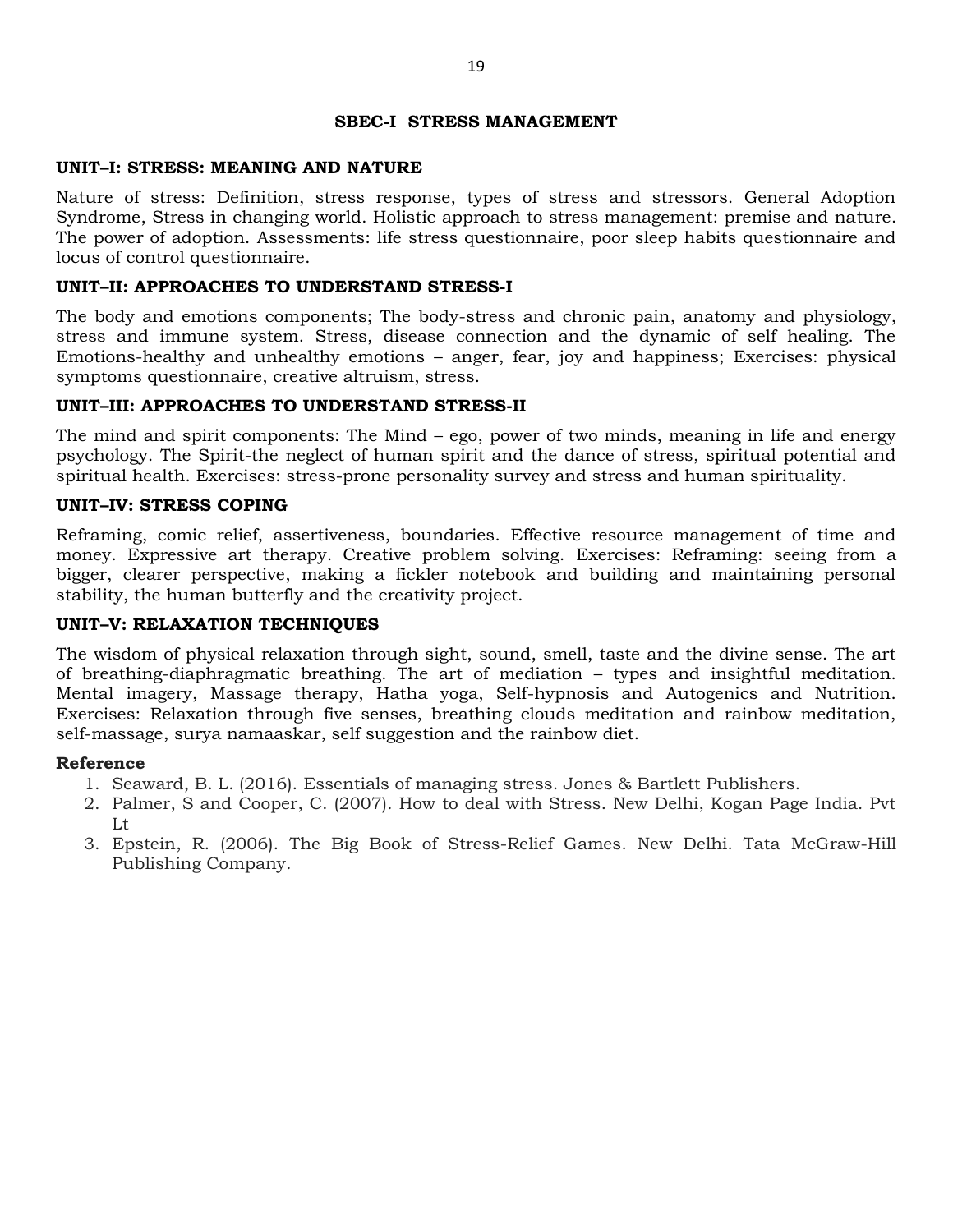#### **SEMESTER -IV**

#### **Core-VIII: DEVELOPMENTAL PSYCHOLOGY - II**

#### **UNIT I: PUBERTY**

Meaning - Characteristics – Criteria – Causes – Age – Growth spurt – Body changes – Effects of puberty changes – Hazards & Happiness.

#### **UNIT II: ADOLESCENCE**

Characteristics – Developmental tasks – Physical change – Emotional changes – Social change – Interest – Morality – Sex interest and Behaviour – Family relationships – Personality change – Hazards & Happiness.

#### **UNIT III: YOUNG ADULTHOOD**

Characteristics – Developmental tasks – Changes in interest – Social Mobility – Sex role adjustments – Vocational adjustments – Marital Adjustments – Adjustment to parenthood – Adjustment to singlehood - Hazards of vocational and Marital adjustments – Success of Adjustment to adulthood.

#### **UNIT IV: MIDDLE AGE**

Characteristics – Developmental tasks – Adjustment to physical changes and mental changes – Social Adjustment – Vocational Adjustment – Adjustment to changed family patterns – Being single – loss of a spouse – Adjustment to approaching retirement – Vocational and Marital Hazards - Adjustment to approaching old age.

#### **UNIT V: OLD AGE**

Characteristics – Developmental tasks – Adjustment to physical changes – Change in motor and mental abilities -Changes in interests – Vocational Adjustment – Retirement – Changes in family life – loss of a spouse – Living arrangement for elderly hazards.

#### **Text Books**

- 1. Hurlock, E. (1980). *Developmental Psychology*. New Delhi: Tata McGraw Hill Publishing Co.
- 2. Santrock, J. W. (1999). *Life span Development* (7th ed.). McGraw Hill.

- 1. Berndt, T.J. (1997). *Child development* (2nd ed.). Madison, WI: Brow & Benchmark Pub.
- 2. Papalia, D. E., Olds, S. W. (1994). *Child development* (5th ed.). New York, NY: Tata Mc Graw Hill.
- 3. Berk, L. C. (1996). *Child development* (3rd ed.). Delhi, India: Prentice- Hall of India (Pvt) Ltd.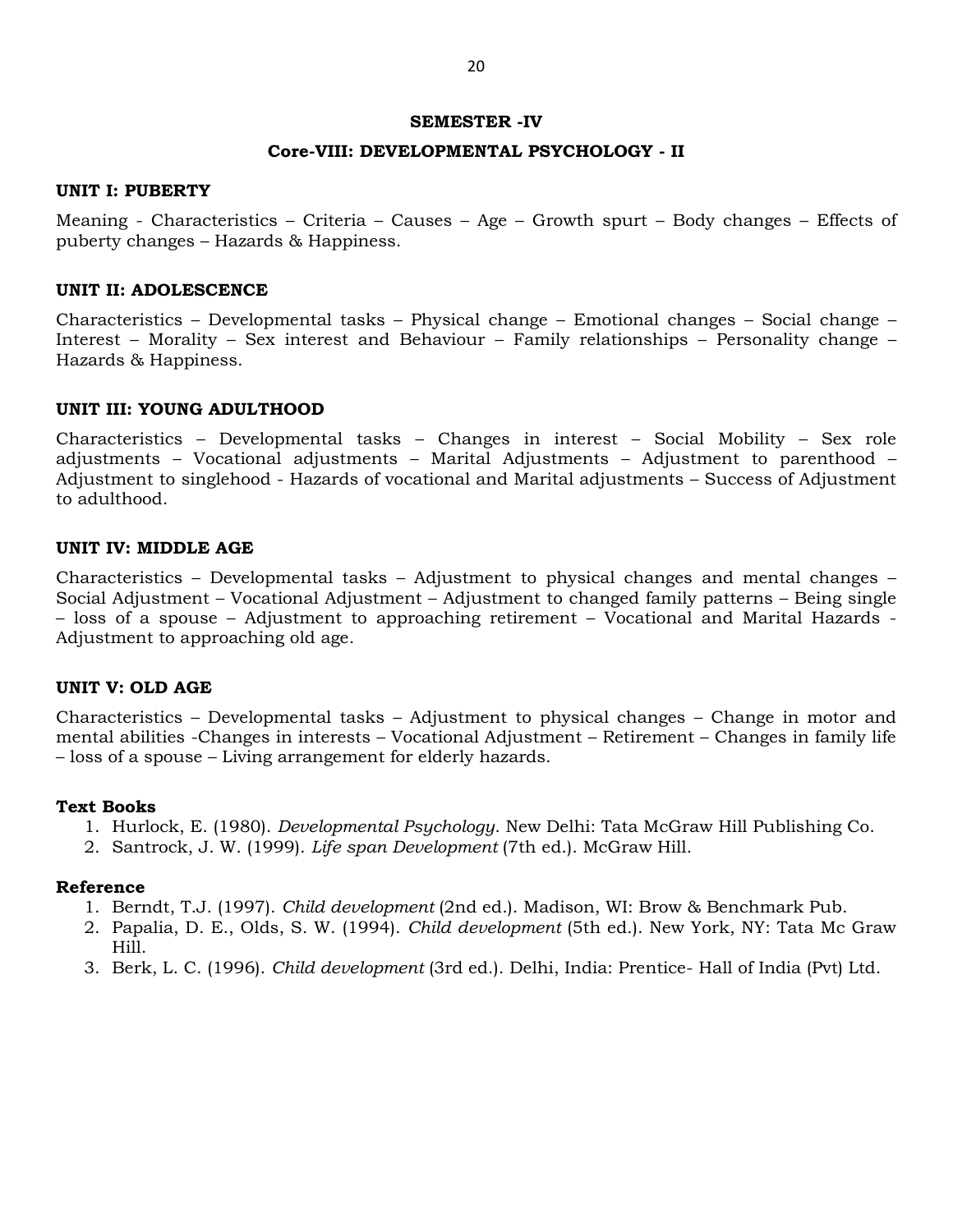#### **Core-IX: HEALTH PSYCHOLOGY**

#### **UNIT I: INTRODUCTION TO HEALTH PSYCHOLOGY- HEALTH BEHAVIOUR**

**Health psychology**: Definition and Need-The biopsychosocial model- Patient Practitioner relationship- Training for a career in health psychology, Introduction to health behaviour- Factors influencing the practice of health behaviour

#### **UNIT II**: **MODELS OF HEALTH BEHAVIOUR**

**Changing health habits using theoretical models**: Health belief model, Theory of planned behaviour, Cognitive behavioural approaches to change health behaviour, Trans theoretical model of behaviour change, Avenues for health habit modification

#### **UNIT III: CHRONIC ILLNESS AND PAIN**

**Illness Factors**: Onset, Progression, Types of Symptoms, Quality of Life, Personal issues in chronic illness, Coping with chronic illness, Co management of chronic illness, Psychosocial Interventions, **Pain**: definition, types of pain, Pain control techniques, Pain management

#### **UNIT IV: STRESS AND COPING**

**Stress**: definition, dimensions of stress- sources of chronic stress- **Theoretical contributions**: Lazarus's Appraisal Model, Flight or fight response, General adaptation Syndrome- Tending and Befriending Model- Coping with stress- Sources of stress.

#### **UNIT V: PROMOTING HEALTH BEHAVIOUR**

**Smoking:** Effects of smoking- reasons for smoking, **Alcoholism**: effects- reasons - Interventions for reducing smoking - changing problem drinking, Management of Overweight & obesity- effects of dieting & physical activity.

#### **Text Books**

- 1. Boyer, B., & Paharia, I. (2008). *Comprehensive handbook of clinical health psychology.*  Edison, NJ: John Wiley & Sons.
- 2. Sarafino, E. (1994). *Health psychology*. Edison, NJ: John Wiley & Sons.
- 3. Taylor, S. (1995). *Health psychology* (6th ed.). Toronto, Canada: McGraw-Hill Ryerson.

- 1. Marks, D., Murray, M., Evans, B., Willig, C., Woodall, C., & Sykes, C.M. (2008). *Health psychology: Theory, research and practice* (2nd ed.)*.* New Delhi, India: Sage Publications.
- 2. Branmon, L., & Frist, J. (2010). *Introduction to health psychology;* New Delhi, India: Cengage Learning India Pvt Ltd.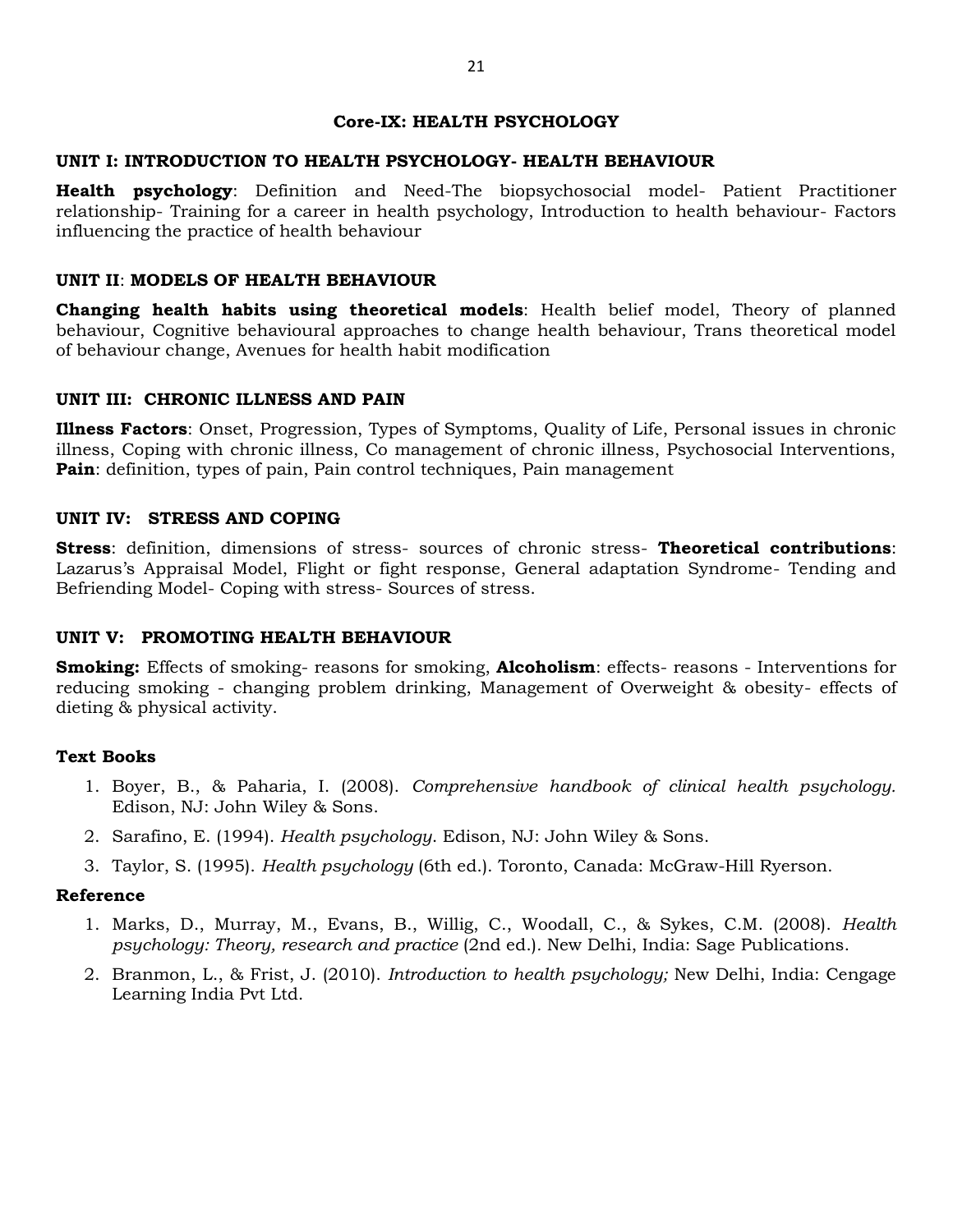## **Core-X: EXPERIMENTAL PSYCHOLOGY I (PRACTICAL)**

## **Concepts:**

- 1. Attention
- 2. Perception
- 3. Learning
- 4. Motivation & Emotion
- 5. Psychomotor abilities
- 6. Intelligence tests
	- A minimum of 10 experiments should be conducted per semester
	- At least one experiment from each concept should be chosen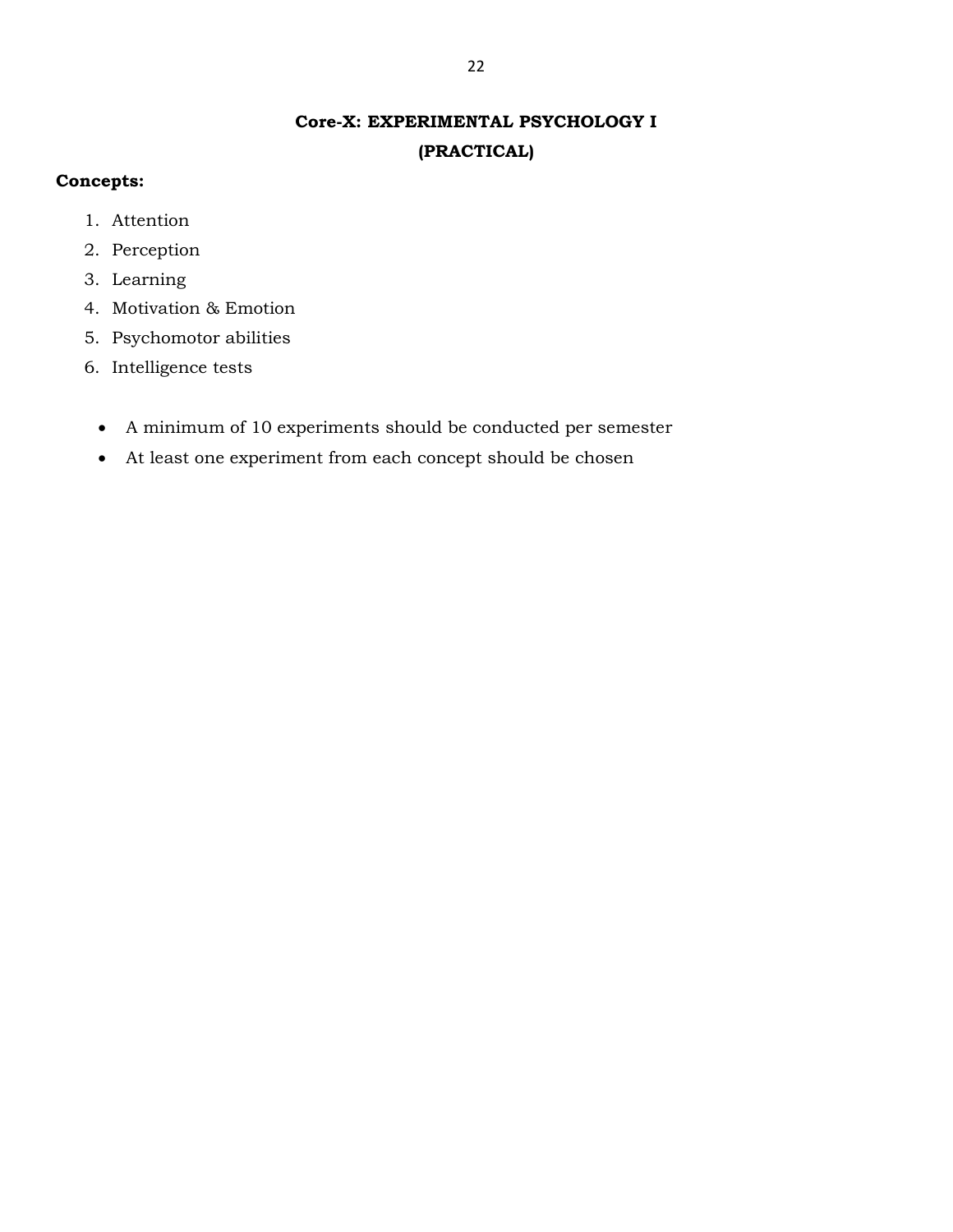#### **Allied-IV MARKETING MANAGEMENT**

## **UNIT I: MARKETTING AND ITS FACTORS**

Marketing – Definition – Scope – Importance –changing Concepts of marketing – modern marketing concept. Marketing Environment – micro environmental factors – macro environmental factors.

## **UNIT II: CONSUEMR BEHAVIOUR AND MARKET SEGMENTATION**

Consumer Behaviour – Factors influencing buying behaviour – consumer buying decision process – Buying motives - influences. Market segmentation – criteria - Bases of segmentation – benefits.

## **UNIT III: MARKETING MIX**

Marketing Mix – Elements – Product mix – classifications of product – New product Development – Product Life cycle. Pricing mix - Pricing policies – kinds of pricing.

## **UNIT IV: CHANNELS OF DISTRIBUTION AND PROMOTION**

Channels of distribution – Types of middlemen – factors influencing channel selection. Promotion mix – Advertising – objectives - characteristics of Effective Advertising sales promotion – methods (levels) of sales promotion.

## **UNIT V: PERSONNEL SELLING AND E-BUSINESS**

Personnel Selling. – Kinds of salesmanship – Qualities of successful sales person - publicity. Recent trend in marketing – e-business– Telemarketing – Relationship marketing – Virtual Advertising.

## **Text Book**

1. N. Rajan Nair , Marketing Management, Sultan Chand & Sons.

- 1. Philip Kotler, Marketing Managemetn, Millennium Edition, PHI.
- 2. Ramasamy & Namakumary. Handbook of Marketing Management, Macmillan.
- 3. Rajagopal, Marketing Management, Vikas Publishing House Pvt., Ltd.,
- 4. S. Jayachandran, Marketing Management, Excel Books.
- 5. RajanSaxena, Marketing Management, TMH.
- 6. Sherlakar, S.A., Marketing Management, HPH.
- 7. R.S.N. Pillai, Marketing Management, Sulthan Chand & Sons, New Delhi.
- 8. Dr.R.Murugesan, Marketing Management, MargamPublication,Chennai.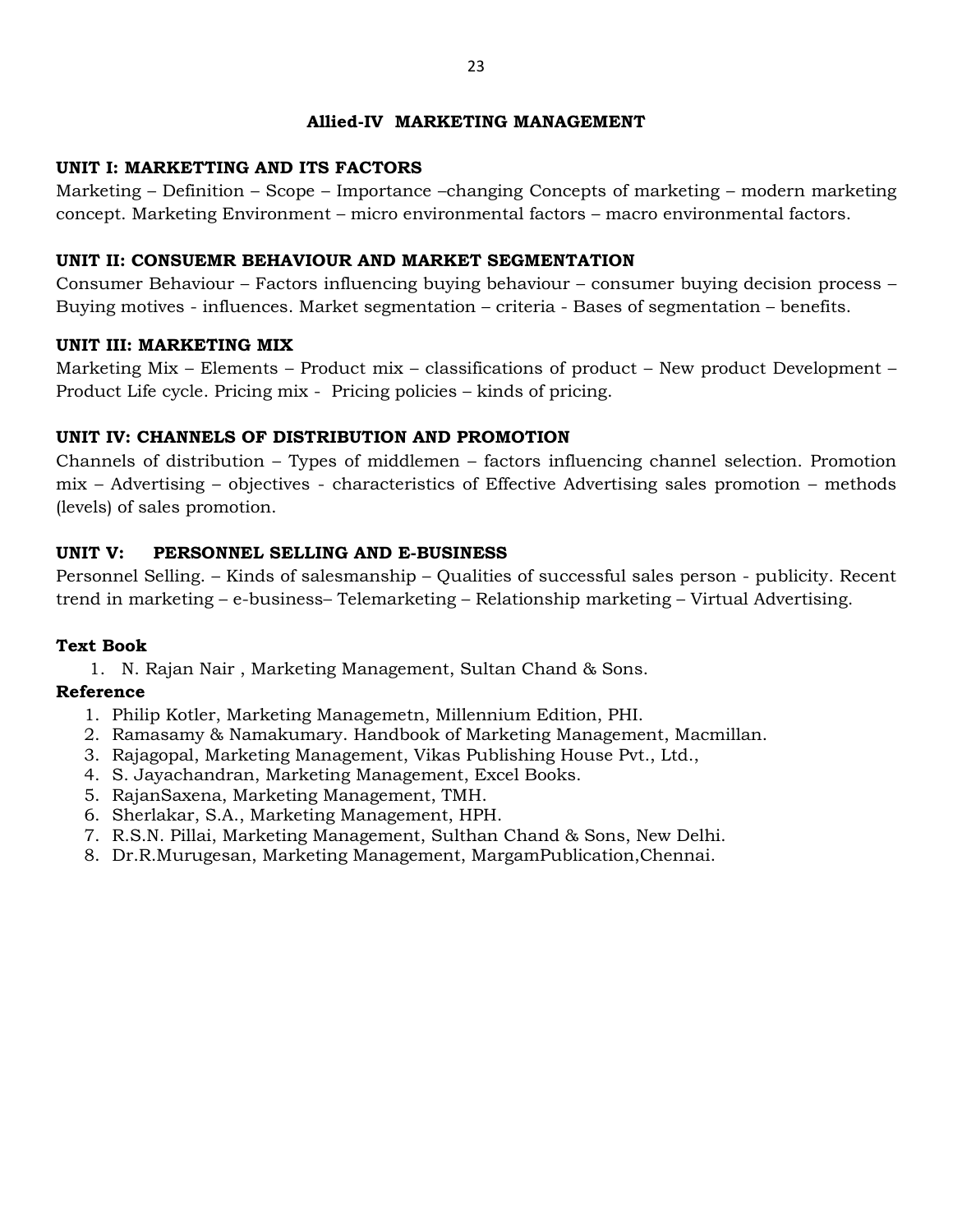## **NMEC-II PERSONALITY DEVELOPMENT**

(Offered to the Other Department Students)

## **UNIT – I: MEANING AND NATURE OF PERSONALITY**

Personality: Definitions, Meanings, Elements of personality, Types of Personality, Determinants of personality, Personality SWOT Analysis

## **UNIT – II: PERSONALITY ENRICHMENT**

Self esteem, Self concept, Advantages of high self esteem, Characteristics of people with high and low self esteem, Steps to building positive self esteem, Attitude, Factors that determine our attitude., Benefits of a positive attitude and consequences of a negative attitude, Steps to building a positive attitude.

## **UNIT – III: MOTIVATION**

Motivation: Meaning and nature, The difference between inspiration and motivation, Motivation redefined, External motivation vs. Internal motivation, Achievement motivation

## **UNIT – IV: SUCCESS**

Defining success-Real or imagined obstacles to success, Qualities that make a person successful, Reasons for failure – Interpersonal skills, Dealing with seniors, colleagues, juniors, customers, suppliers at the workplace.

## **UNIT – V: POSITIVE RELATIONSHIPS & PERSONALITY**

Positive Relationships – Factors that prevent building and maintaining positive relationships, the difference between ego and pride, the difference between selfishness and self interest, Steps for building a positive personality, Body language: understanding body language, Projecting positive body language.

- 1. Nathan Dorman (2004). Personality Development. Abishek Publication, New Delhi.
- 2. Jafar Mahmud (2004). Introduction to Psychology. APH Publishing Corporation, New Delhi.
- 3. Zig Ziglar (2000). See You at the Top. Magna Publishing Co. Ltd., Mumbai.
- 4. Shiv Khera (1998). You can win. MacMillan India Ltd., New Delhi.
- 5. Walter Doyle Staples (2000). Think Like a Winner. Magna Publishing co. Ltd., Mumbai.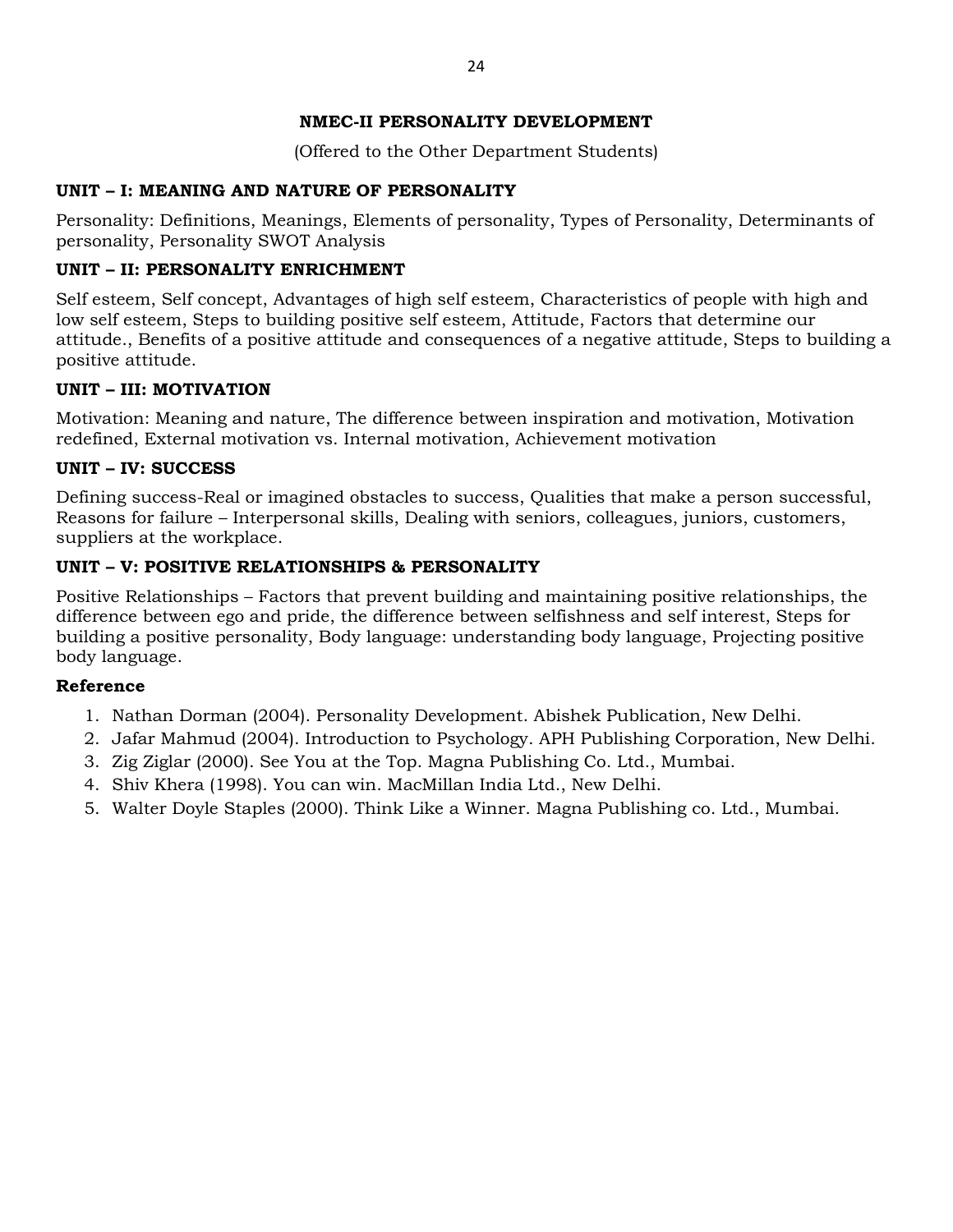#### **SBEC-II BASICS IN COMPUTER APPLICATIONS**

#### **UNIT-I**

Introduction to computers- five Generations of Modern Computers- Classification of Digital Computer Systems- Anatomy of a Digital Computer- Memory UNITs- Input and Output Devices-Auxiliary Devices.

#### **UNIT- II**

Getting Started: Starting a Program- Identifying Common Screen Elements- Choosing Commands-Finding Common Ways to Work- Getting Help with Office

#### **UNIT- III**

MS- WORD: Learning Word Basics- Formatting a Word Document- Working with Longer Document

#### **UNIT-IV**

MS-EXCEL: Creating a Simple Spreadsheet- Editing a Spreadsheet- Working with Functions and Formula- Formatting Worksheets – Completing Your Spreadsheet- Creating Charts.

## **UNIT- V**

MS-POWERPOINT: Creating and Viewing Presentations- Editing Presentation- Working with Presentation Special Effects.

- 1. Introduction to computers Alex Leon, Mathew Leon (UNIT-I)
- 2. Microsoft office XP- fast and easy (UNIT- II, III, IV & V) Author: DIANE KOERS, Publisher: Prentice Hall of India Private Limited, New Delhi, 2001.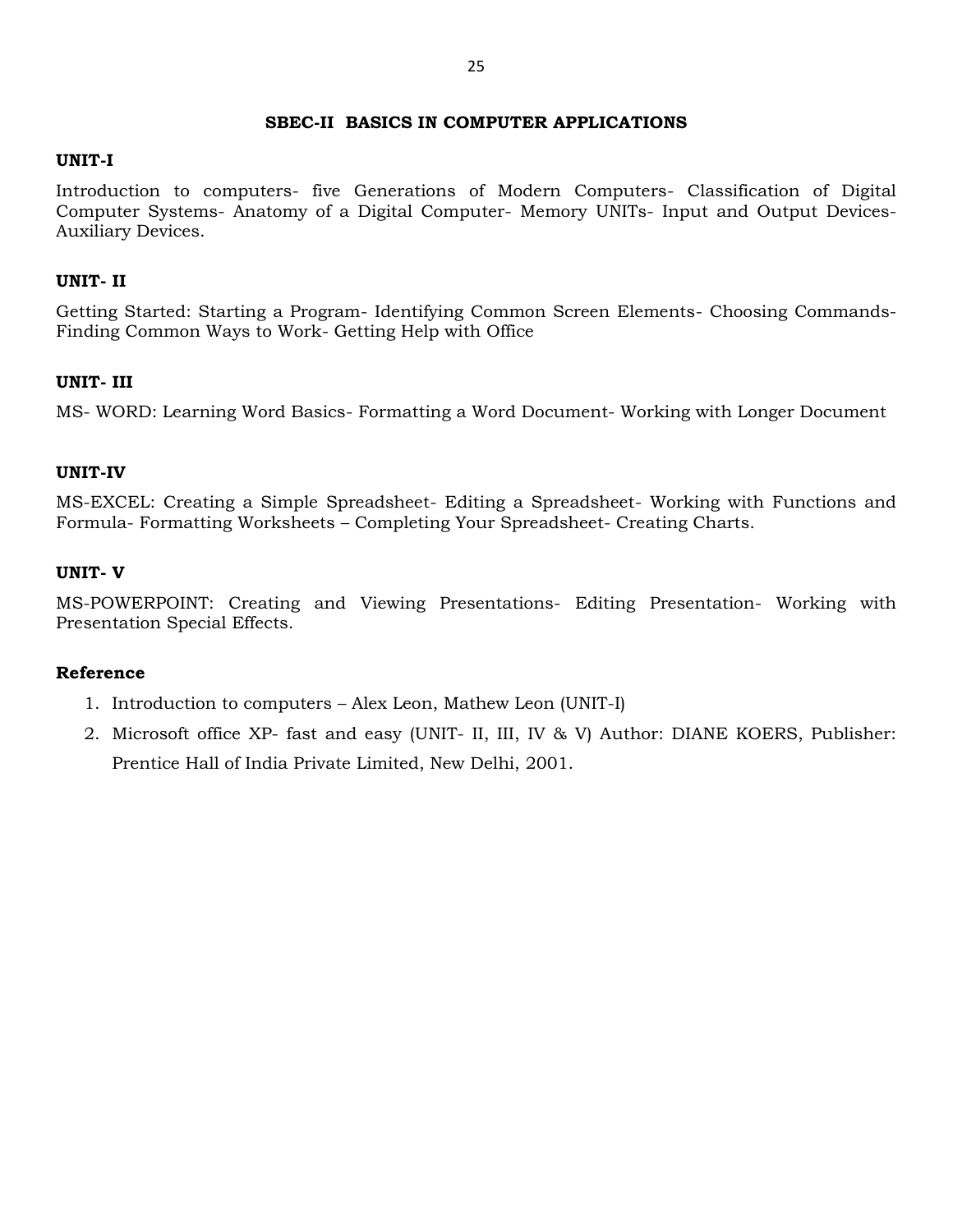#### **SEMESTER -V**

#### **Core XI: ABNORMAL PSYCHOLOGY- 1**

#### **UNIT I: INTRODUCTION AND THEORETICAL PERSPECTIVE.**

Defining Abnormal Behavior - Causes of Abnormal Behavior: Necessary, Predisposing, Precipitating and Reinforcing causes, Historical views of abnormal behaviour- Brief note on DSM 5 and ICD 11 classification system.

#### **UNIT II: MODELS OF ABNORMALITY**

Biological – Psychodynamic – Behaviour – Cognitive – Humanistic - Existential, Interpersonal perspective - Bio-cultural.

#### **UNIT III: NEURODEVELOPMENT DISORDERS**

**Intellectual disability**: Definition, Clinical types and Causal factor, **Autism Spectrum disorder:** Clinical Picture and Causal Factors, **Specific Learning disorder:** Clinical Picture and Causal factors, Attention Deficit /Hyperactivity disorder, Conduct Disorder, Neuro cognitive Disorder.

#### **UNIT IV: ANXIETY RELATED DISORDERS**

Meaning- Types - Brief description with Causal factors and Treatment: Generalized Anxiety Disorders - Phobic Disorder –Post Traumatic Stress Disorder - Obsessive Compulsive Disorder - Panic Disorders

#### **UNIT V: SOMATIC DISORDER AND DISSOCIATIVE DISORDER**

**Somatic Symptoms and related disorders (SSD)**: Complex Somatic Symptom Disorder- Illness Anxiety Disorder- Functional Neurological Disorder, **Dissociative Disorders**: Dissociative Amnesia, Dissociative Identity Disorder, Depersonalization and Derealization Disorder –Causal factors and Treatment.

#### **Text Books**

- 1. Butcher, J.N., Hooley, J. M., Mineka, S., Dwivedi, C.B. (2017). Abnormal psychology (16th ed.). New Delhi, India: Pearson India Education Services Private Limited.
- 2. Barlow, D. (2017). *Abnormal psychology and casebook in abnormal psychology* (5th ed.). Belmont, CA: Wadsworth.
- 3. Comer, R. (2018). *Fundamentals of abnormal psychology*. New York, NY: Worth Publishers.

- 1. Davison, G.C., Neale, J.M & Kring, A. M. (2004). *Abnormal psychology*. (9th ed.). Marblehead, MA: John Wiley& Sons Inc.
- 2. Alloy, L. B., Riskind, J. H., & Manos, M.J. (2005). *Abnormal psychology*. New Delhi, India: Tata McGraw Hill pubg Co
- 3. Cutting, J. (1997). *Principles of psychopathology*. New York, NY: Oxford University Press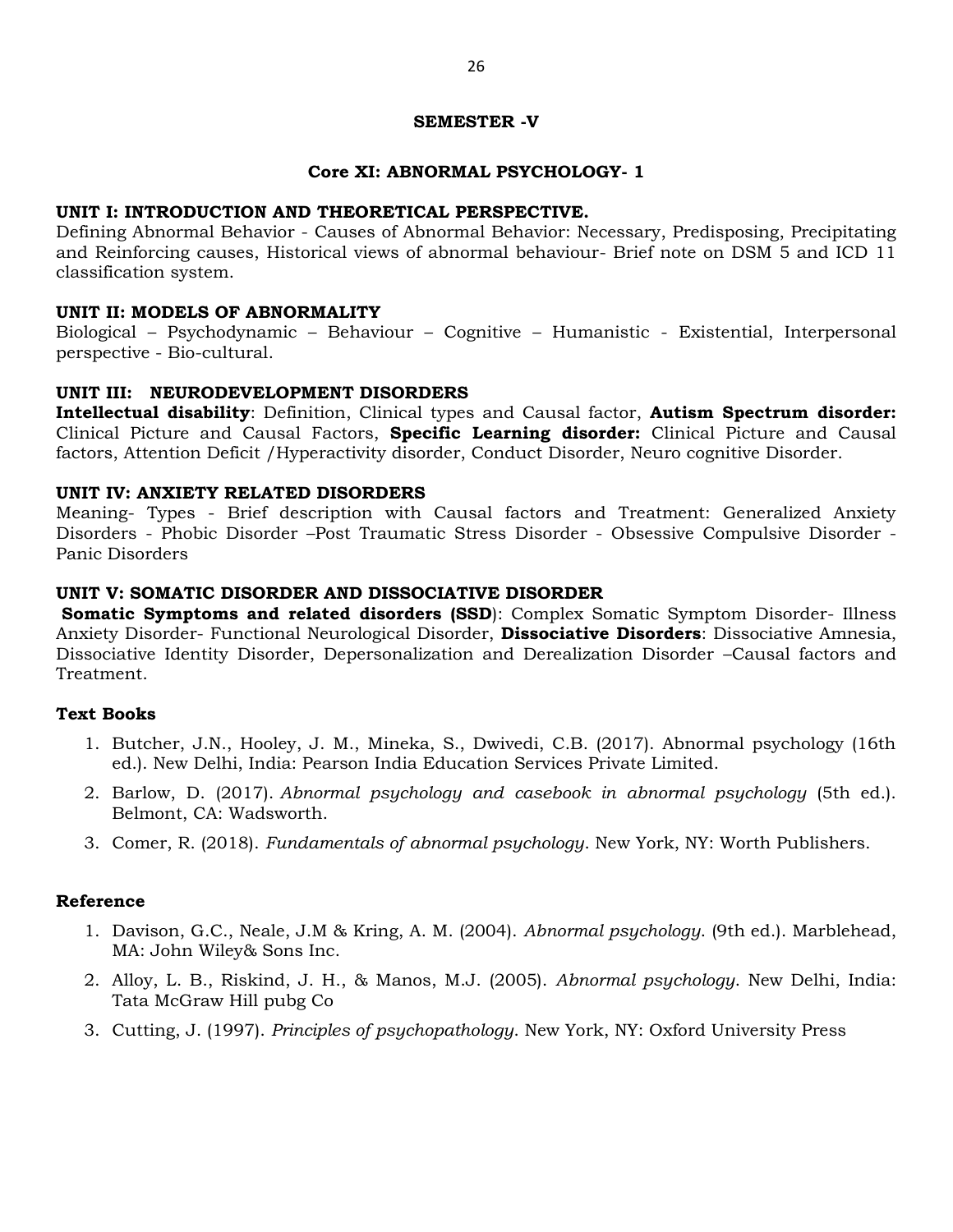## **Core XII: SOCIAL PSYCHOLOGY – I**

### **UNIT 1 INTRODUCTION**

Definition of Social Psychology – Nature of Social Psychology- Brief History- Principles of Social Psychology - Social Psychology and Human Values- Social Psychology and Common Sense-Research Methods.

### **UNIT II THE SELF**

**Self-Presentation:** Self-Other accuracy in predicting behaviour- Self-Presentation tactics, **Self-Knowledge:** Introspection, the self from the observer"s standpoint, **Personal identity versus social identity:** the importance of the social context and others' treatment

**Social Comparison**: Self-serving biases and unrealistic optimism, **Self-esteem:** the measurement of self-esteem - the impact of migration on self-esteem - gender differences and self-esteem, **Self as**  a target of prejudice: concealing one's identity and its impact on well-being - overcoming the effects of stereotype threat.

## **UNIT III SOCIAL BELIEFS AND JUDGEMENTS**

**Judging the social world**: Perceiving the social world - Explaining the social world– Importance of social beliefs- Self-fulfilling prophecy, Cognitive social psychology**, Behaviour and Attitudes:** Conditions When Attitudes Determine Behaviour – Conditions When Behaviour Determines Attitudes- Explaining Why Behaviour Affect Attitudes, **Self presentation:** Impression Management, **Self justification:** Cognitive Dissonance- **Self perception**: Comparing the theories.

## **UNIT IV CONFORMITY, COMPLIANCE AND OBEDIENCE**

**Conformity:** Definitions- Classic Studies on Conformity- Compliance & Obedience- Factors Predicting Conformity- Reasons for Conformity- Characteristics of people who conform- Resisting social pressures to conform, **Compliance:** Principles of compliance, Effectiveness of compliance strategies, **Obedience:** Causes & resisting the effects of destructive obedience.

#### **UNIT V HELPING BEHAVIOR**

**Altruism and pro-social behaviour:** Theoretical perspectives- By Stander Effect, **Helping**: Reasons for Helping – Conditions Governing Helping – Characteristics of People Who Help – Increasing Helping Behaviour.

#### **Text Books**

- 1. Myers, D.G. & Twenge, J.M. (2017): *Social psychology* (12th ed.). New York, NY: McGraw Hill Education.
- 2. Branscombe, N.R., Baron, R.A. & Kapur, P. (2017). *Social psychology* (14th ed.). Chennai, India: Pearson India Education Services Pvt. Limited.

- 1. Myers, D.G. (2002). *Social psychology* (7th ed.). New York, NY: McGraw Hill Book Company.
- 2. Baron, A., & Byrne, D. (2002). *Social psychology* (10th ed.). New Delhi, India: Prentice-Hall of India.
- 3. Baron, A., Branscombe, N., Byrne, D., & Bhardwaj, G. (2009). *Social psychology* (12th ed.). New Delhi, India: Dorling Kindersley (India) Private Limited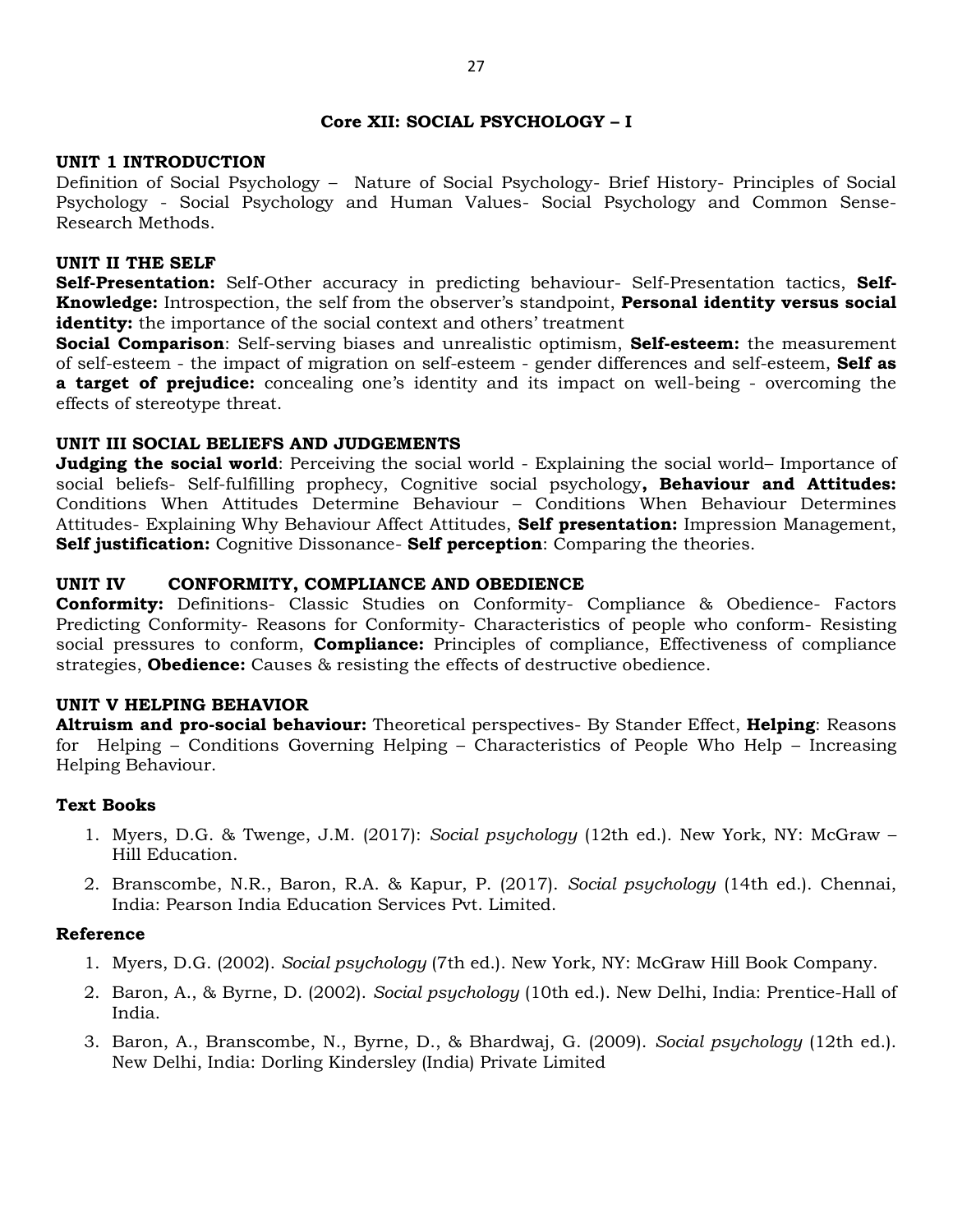#### **Core XIII: INTRODUCTION TO RESEARCH METHODOLOGY**

### **UNIT I: RESEARCH METHODOLOGY: AN INTRODUCTION**

Definition- Need and Importance of psychological Research- Objectives of Research - Types of Research - The Research Process - Principles of a Good Research - Problems encountered by researches in India.

## **UNIT II: RESEARCH PROBLEM, HYPOTHESIS AND REVIEW OF LITERATURE**

**Research Problem:** Meaning and characteristics of a problem - ways in which a problem is manifested - Types of Problems, **Hypothesis:** Meaning and characteristics of a good hypothesis – Types - Sources and Functions of Hypotheses, **Reviewing the Literature:** Purpose of Review - Sources of Review.

## **UNIT III: SAMPLING**

Meaning and Need for sampling - Fundamentals of sampling- Factors influencing decision to sample- Types of Sampling: Probability and Non probability- Probability Sampling: Simple random, stratified random and area cluster sampling - Non probability sampling: Quota, Accidental, Judgemental or purposive, systematic and snowball sampling

## **UNIT IV: METHODS OF DATA COLLECTION**

**Primary data:** Questionnaire and schedule – Interview - Observation as a tool of Data Collection, Difference between Participant observation and non-participant observation -Rating Scale, **Secondary data**: Sources.

## **UNIT V: WRITING A RESEARCH REPORT**

Meaning- General purpose of writing a research report-of a research report, Styles of writing a research report- Types of research reports- Precautions in writing research report

#### **Text Books**

- 1. McBurney, D.H. (2007). *Research methods*; New Delhi, India: Thomson Wadsworth
- 2. Singh, A.K. (2012). *Tests, measurements and research methods in behavioral sciences.* (5th ed.). Patna, India: B.B. Printers.
- 3. Zechmeister, J. S., Zechmeister, E. B., & Shaughnessy, J. J. (2001). *Essentials of research methods in psychology*. New Delhi, India: Tata McGraw-Hill Education Private Limited.

- 1. Haslam, A.S., & McGarty, C. (2003). *Research methods and statistics in psychology*. New Delhi, India: Sage Publications.
- 2. Ramadass, P., & Aruni, W. A. (2009): *Research and writing across the disciplines*; Chennai, India: MJP Publishers.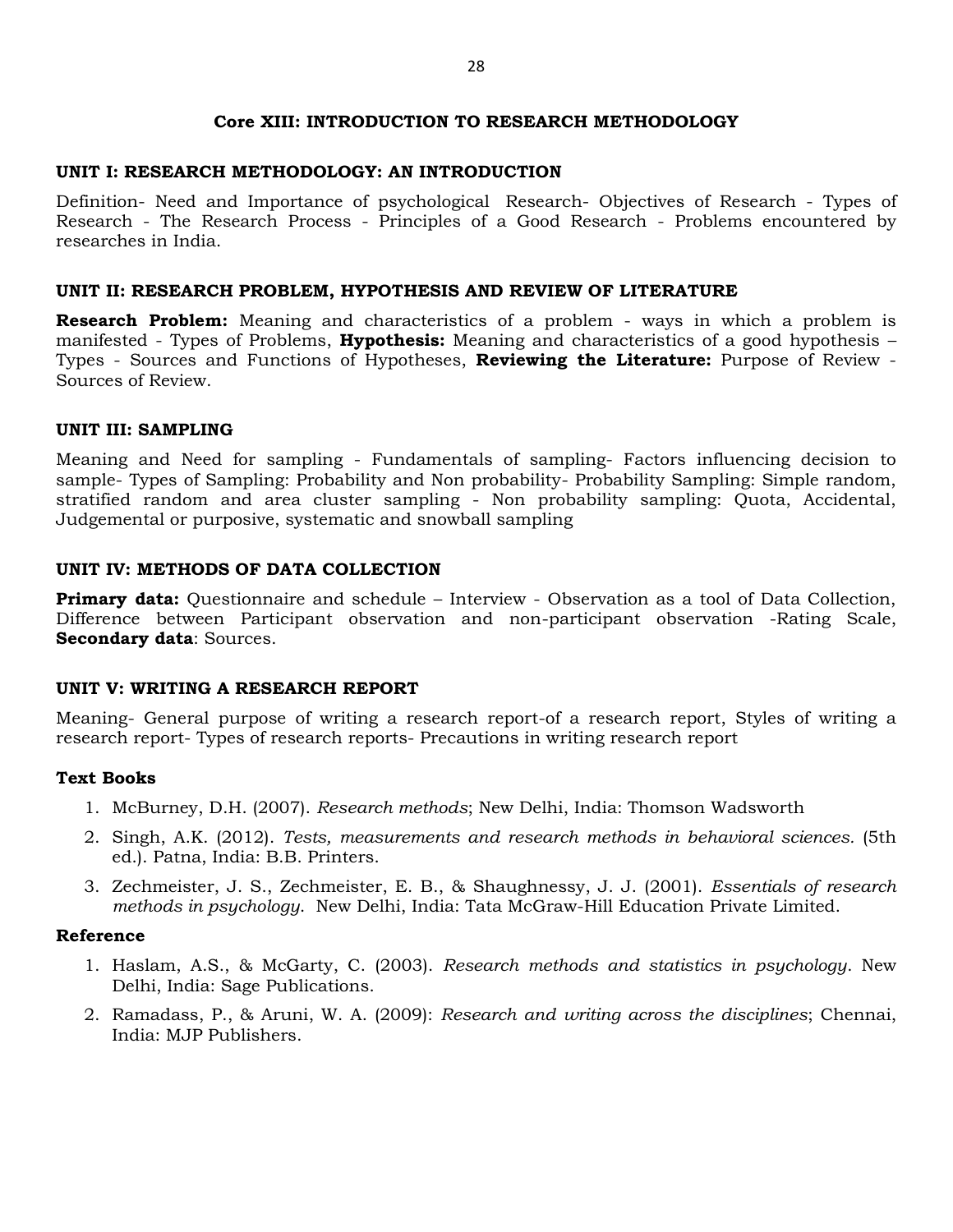## **Core XIV: EXPERIENTAL PSYCHOLOGY II (PRACTICAL)**

## **Concepts:**

- 1. Personality
- 2. Aptitude
- 3. Interest
- 4. Achievement tests
- 5. Stress and coping
- 6. Attitudes and behavior
- 7. Creativity
- A minimum of 10 experiments should be conducted per semester
- At least one experiment from each concept should be chosen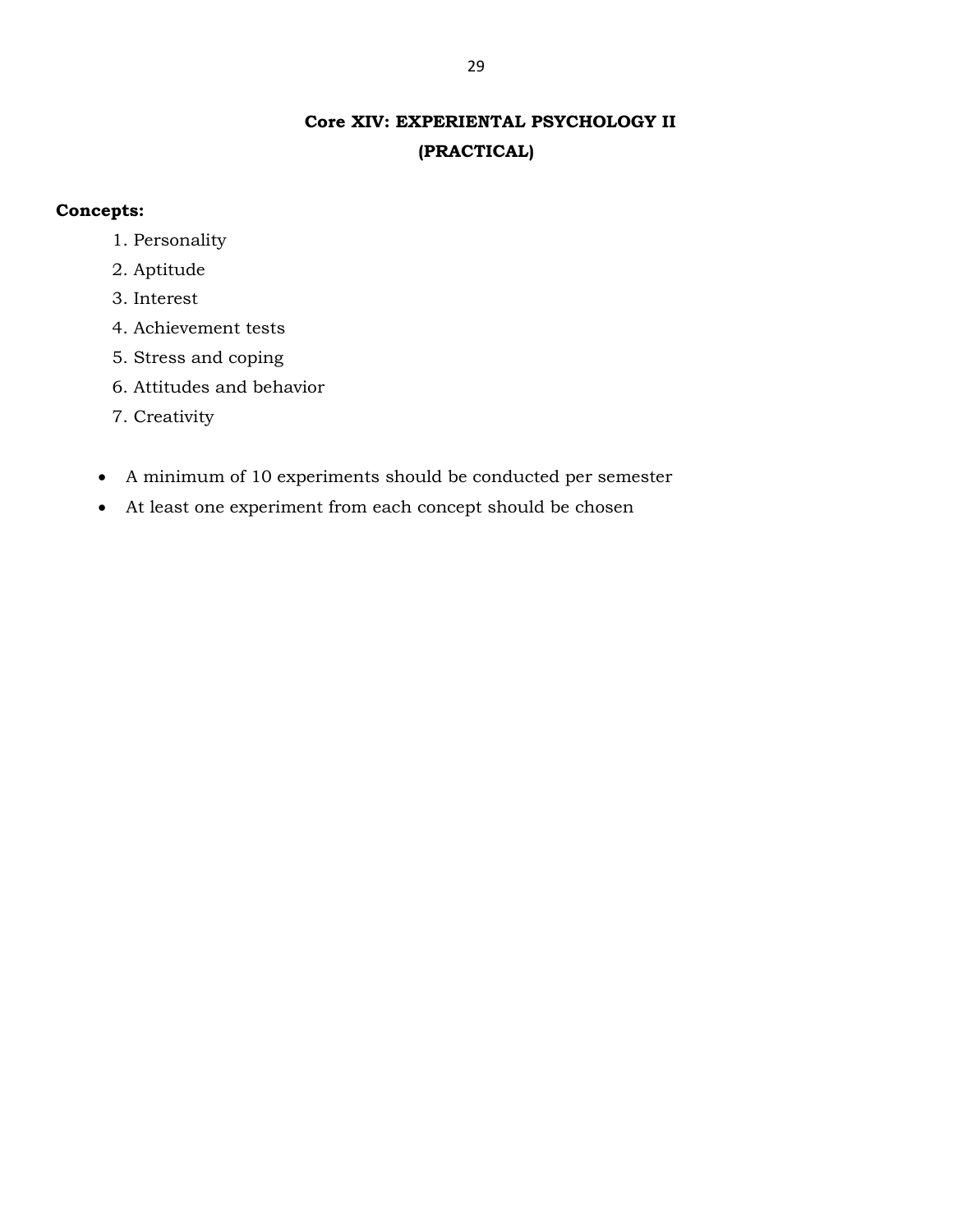#### **SBEC-III ORGANIZATIONAL BEHAVIOUR**

#### **UNIT- I: INTRODUCTION**

Definition. Models of OB; autocratic, custodial, supportive, collegial and system. Historical evolution of OB. What managers do? Contributing disciplines to OB. Challenges and Opportunities. Case studies and exercises

#### **UNIT- II: THE INDIVIDUAL IN ORGANIZATION**

Foundations of Individual behaviour. Attitudes and Job satisfaction. Personality and values. Perception and individual decision making. Motivation concepts and applications. Emotions and moods. Case studies and exercises

#### **UNIT- III: THE GROUP IN ORGANIZATION**

Foundations of Group behaviour. Understanding work teams. Communication. Basic approaches to leadership and contemporary issues. Power and politics. Conflict and negotiation. Case studies and exercises

#### **UNIT- IV: THE ORGANIZATION SYSTEM AND STRESS MANAGEMENT**

Foundations of Organization structure. Work design. Organizational culture. Human resource policies and practices. Work stress and its management.

#### **UNIT- V: ORGANIZATIONAL DEVELOPMENT**

Organizational Change – Forces for Change. Managing planned change. Resistance to change. Approaches to managing Organizational change, Contemporary change issues.

- 1. Stephen P. Robbins and Timothy A. Judge, Organizational Behaviour, 12th edition, 2007. Prentice-Hall of India Pvt Ltd. New Delhi.
- 2. Eugene McKenna, Business Psychology and Organizational Behaviour, 4th edition ( Special Indian Edition) Psychology Press, Distributed by I K International Pvt. ltd, New Delhi.
- 3. John W. Newstrom, Organizational behaviour Human Behaviour at Work, 12th edition, 2007. Tata McGraw Hill Publishing Company ltd, New Delhi.
- 4. John W Slocum and Don Hellriegel, Fundamentals of Organizational Behaviour, 2007. Thomson Learning. India.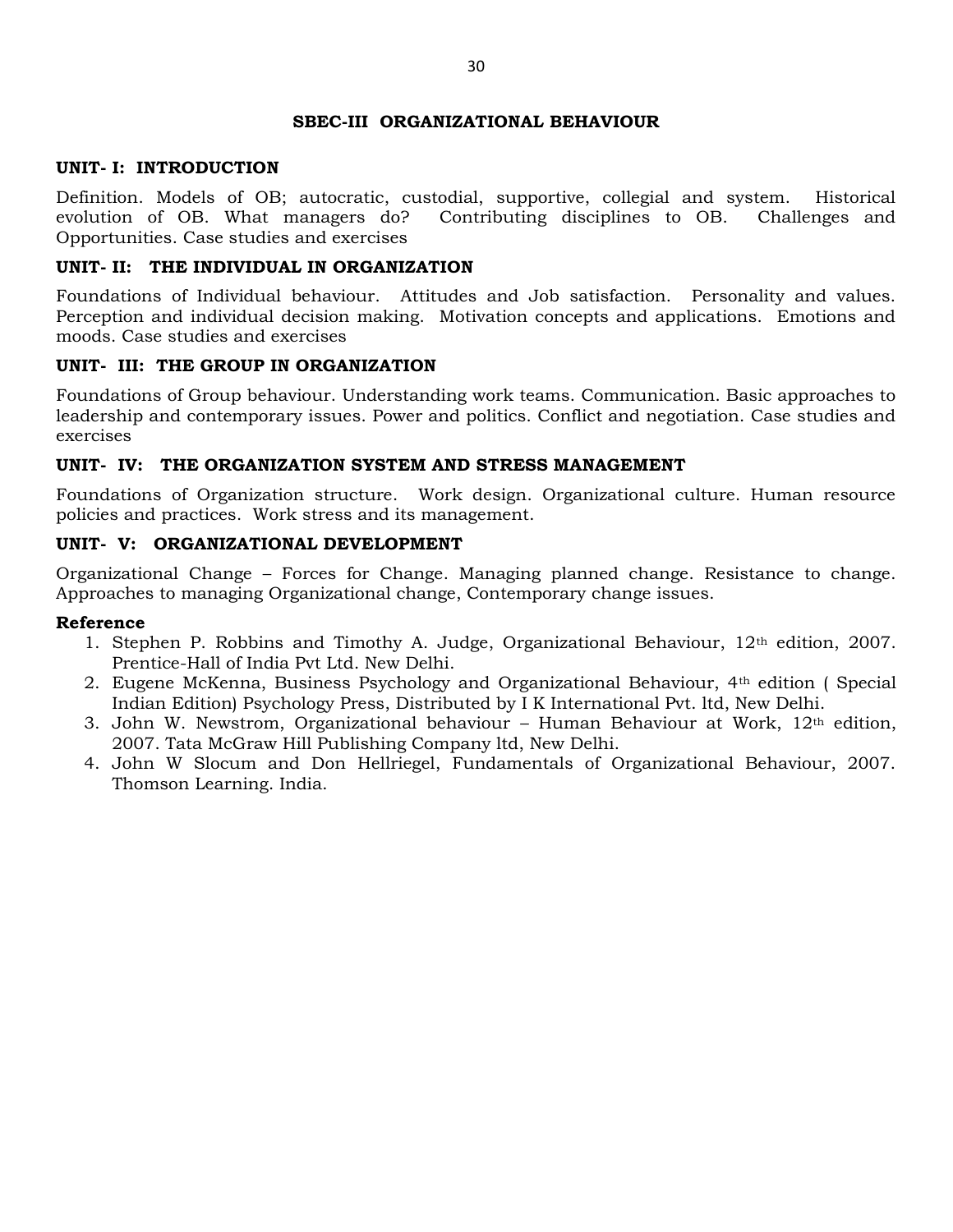#### **SBEC-IV COMMUNICATIVE SKILLS**

### **UNIT I: THE COMMUNICATION PROCESS**

Sending the Message, the Channel, Receiving the Message; misinterpretations and unintended messages, Feedback; self-monitoring, Context and Noise; Psychological. Stereotyping, Semantics.

## **UNIT II: ACTIVE LISTENING SKILLS AND NON-VERBAL COMMUNICATION**

Listening Skills, Barriers to Listening, Listening Behaviours, Active Listening Skills. Non-verbal Communication Skills, Culture and Non-Verbal Messages, Forms of non-verbal communication: Facial Expressions and Eye Gaze, Posture and Gestures, Voice, Personal Space & Distance, Personal Appearance.

#### **UNIT III: GIVING CONSTRUCTIVE FEEDBACK**

Difficulty in providing honest feedback. Feedback Skills: Being Specific, Offering a solution, Delivering the feedback face to face, Being sensitive, Being problem oriented and not people oriented, Being descriptive and not evaluative, Owning rather than disowning and checking. Structure of feedback.

## **UNIT IV: QUESTIONING SKILLS**

Questioning Techniques, Types of Questions: Probing/clarifying Questions, Reflective Questions, Direct Questions and Hypothetical Questions.

## **UNIT V: PRESENTATION SKILLS**

Presentation and dealing with Fears of presentation. Planning the Presentation: Setting objective, Understanding the audience, Knowing the setting, Writing down the "central theme" of the talk, Writing the outline, Developing visual aids, Preparing delivery notes and delivering the presentation.

- 1. Hargie, O., Dickson, D., Tourish, D. (2004) Communication Skills for Effective Management. Palgrave Macmillan. Hampshire.
- 2. Adler, R. B. & Elmhorst, J. M. (1999) Communicating at Work: Principles and Practices for Business and the Professions McGraw Hill Singapore
- 3. Dixon, T., O"Hara,M (2010). Communication Skills. Open text book. http://cw.routledge.com/textbooks/9780415537902/data/learning /11\_Communication%20Skills.pdf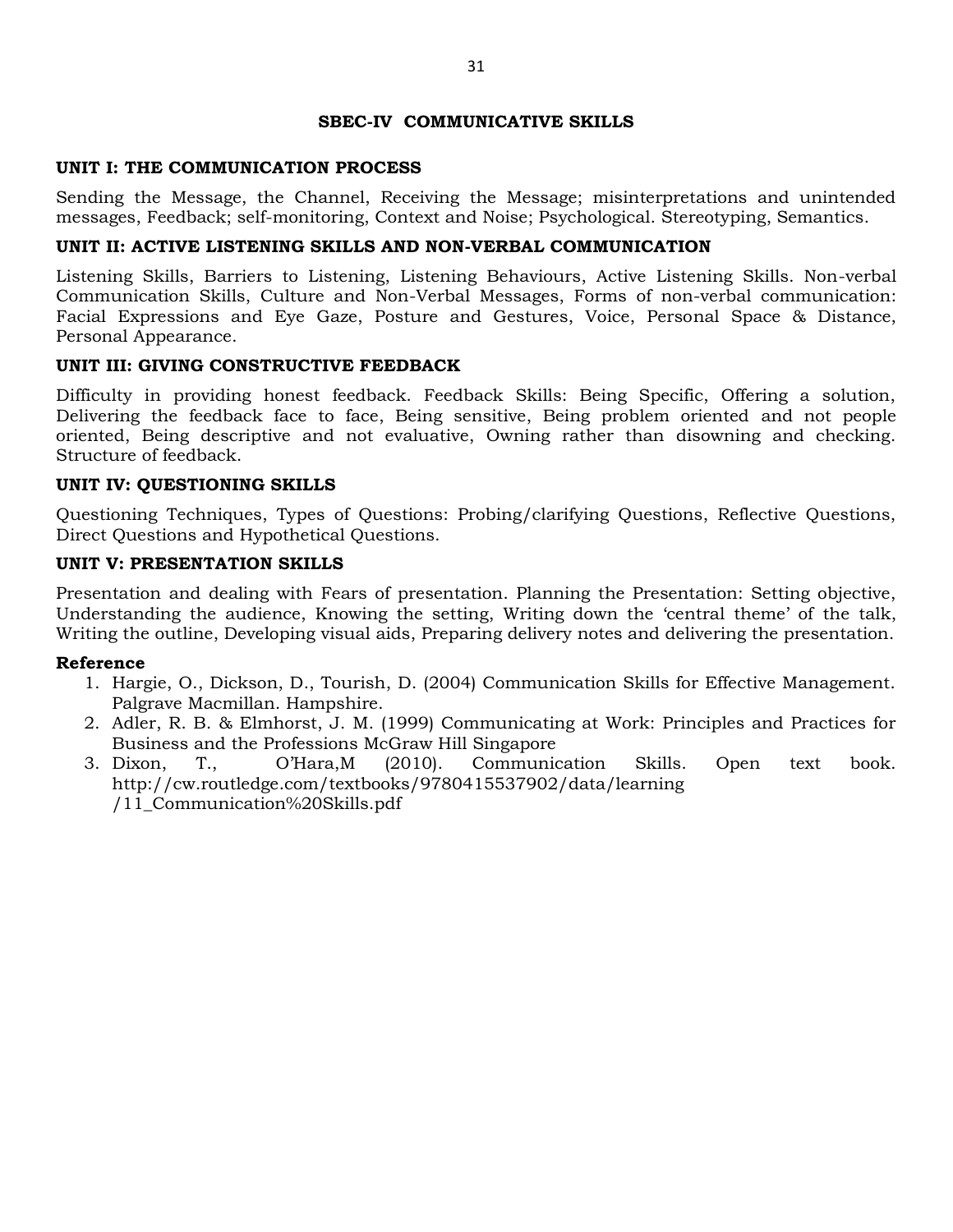#### **SEMESTER VI**

#### **Core XV: ABNORMAL PSYCHOLOGY II**

#### **UNIT I: MOOD DISORDERS**

**Unipolar mood disorder**: Biological - Psychosocial - Socio- cultural Causal factors, **Bipolar disorders**: Biological – Psychosocial - Socio- cultural Causal Factors – Treatment, **Suicide**: causes prevention

#### **UNIT II: SCHIZOPHRENIA AND OTHER PSYCHOTIC DISORDERS.**

**Schizophrenia**: Meaning - Clinical features positive symptoms- negative symptoms –Causes – treatment - Subtypes, **Other Psychotic Disorders:** Causal Factors - Treatment

#### **UNIT III: PERSONALITY DISORDER**

**Cluster A disorders:** Meaning - types- causes- treatment, **Cluster B disorders:** Meaning- typescauses- treatment, **Cluster C disorders**: Meaning- types- causes- treatment.

#### **UNIT IV: SUBSTANCE RELATED DISORDERS**

**Psychoactive drugs**: Meaning – types, **Concepts**: Substance Abuse- Tolerance- Dependence-Addiction - withdrawal symptoms. **Addiction Disorders**: Alcohol Abuse and Dependence - Drug Abuse and Drug Dependence - Causal factors - Treatment.

#### **UNIT V: PREVENTION AND TREATMENT**

Perspectives on Prevention - Primary, Secondary and Territary Prevention, Psychological approaches to treatment: Psycho dynamic therapy- Behaviour therapy- Cognitive and Cognitive Behavioral therapies- Humanistic and Existential therapies- Family and Marital Therapy- Eclecticism and Integration-Indigenous systems:Yoga and Meditation.

#### **Text Books**

- 1. Butcher, J.N., Hooley, J.M., Mineka, S., & Dwivedi, C.B. (2017). *Abnormal psychology* (16th ed.). New Delhi, India: Pearson Publication.
- 2. Barlow, D. (2017). *Abnormal psychology and casebook in abnormal psychology,* (5th ed.). Belmont, CA: Wadsworth.
- 3. Comer, R. (2018). *Fundamentals of abnormal psychology*. New York, NY: Worth Publishers.

- 1. Davison, G.C., Neale, J.M., & Kring, A. M. (2004). *Abnormal psychology*. (9th ed.). Malden, MA: John Wiley& Sons Inc.
- 2. Alloy, L.B., Riskind, J.H., & Manos, M.J. (2005). *Abnormal psychology*. New Delhi, India: Tata McGraw Hill publishing Co.
- 3. Cutting, J. (1997) *Principles of Psychopathology*. New York, NY: Oxford University Press.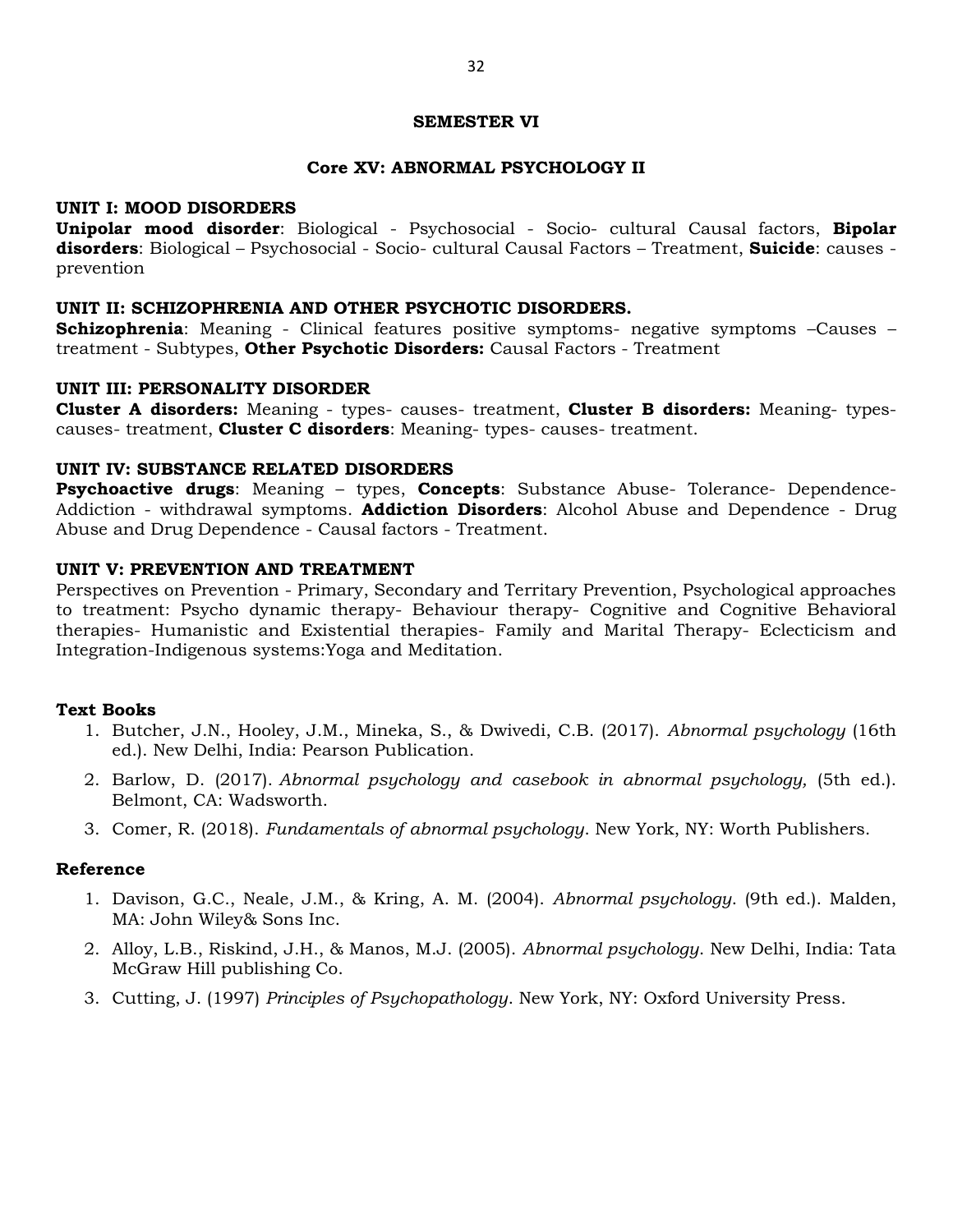#### **Core XVI: SOCIAL PSYCHOLOGY II**

#### **UNIT I: PERSUASION**

**Theories of Persuasion:** the central route - the peripheral route - different pathways for different purposes- Elements of Persuasion: communicator, content, channel, audience –Cults & persuasion - Resisting Persuasion: strengthening personal commitment, inoculation programs, implications of attitude inoculation.

#### **UNIT II: GROUP INFLUENCE:**

Definition of Group - **Social Facilitation**: mere presence of others, crowding, factor, **Social Loafing**: Introduction, social loafing in everyday life, **Deindividuation:** importance of working together, diminishing self-awareness, **Group Polarization:** The risky shift phenomenon, Group influence on opinions, **Group Think:** symptoms, critiquing, preventing group think, group problem solving, **The influence of the minority:** consistency, self-confidence, deflections from majority, leadership as minority influence.

#### **UNIT III: PREJUDICE**

Nature and Power of Prejudice – Social Sources of Prejudice – Motivational Sources of Prejudice – Cognitive Sources of Prejudice – Consequences of Prejudice -Discrimination- prejudice in action-Techniques for countering the effects of prejudice.

#### **UNIT IV: AGGRESSION**

**Aggression:** Definition - Hurting Others – Theories of Aggression – Media violence - Sexual violence - Strategies to reduce Aggression.

### **UNIT V: LIKING, LOVE AND OTHER CLOSE RELATIONSHIPS**

**Internal sources of liking others:** the role of needs and emotions, **External sources of attraction:** the effects of proximity, familiarity and physical beauty- Sources of liking based on social interaction - Close relationships - foundations of social self - Divorce & the detachment process.

#### **Text Books**

- 1. Myers, D.G., & Twenge, J.M. (2017). *Social psychology* (12th ed.). New York, NY: McGraw Hill Education.
- 2. Branscombe, N.R., Baron, R.A. & Kapur, P. (2017). *Social psychology* (14th ed.). Chennai, India: Pearson India Education Services Private Limited.

- 1. Myers, D. G. (2002). *Social Psychology* (7th ed.). New York, NY: McGraw Hill Book Company.
- 2. Baron, A., & Byrne, D. (2002). *Social Psychology* (10th ed.). New Delhi, India: Prentice-Hall of India.
- 3. Baron, A., Branscombe, N., Byrne, D., & Bhardwaj, G. (2009). *Social Psychology* (12th ed.). New Delhi, India: Dorling Kindersley (India) Private Ltd.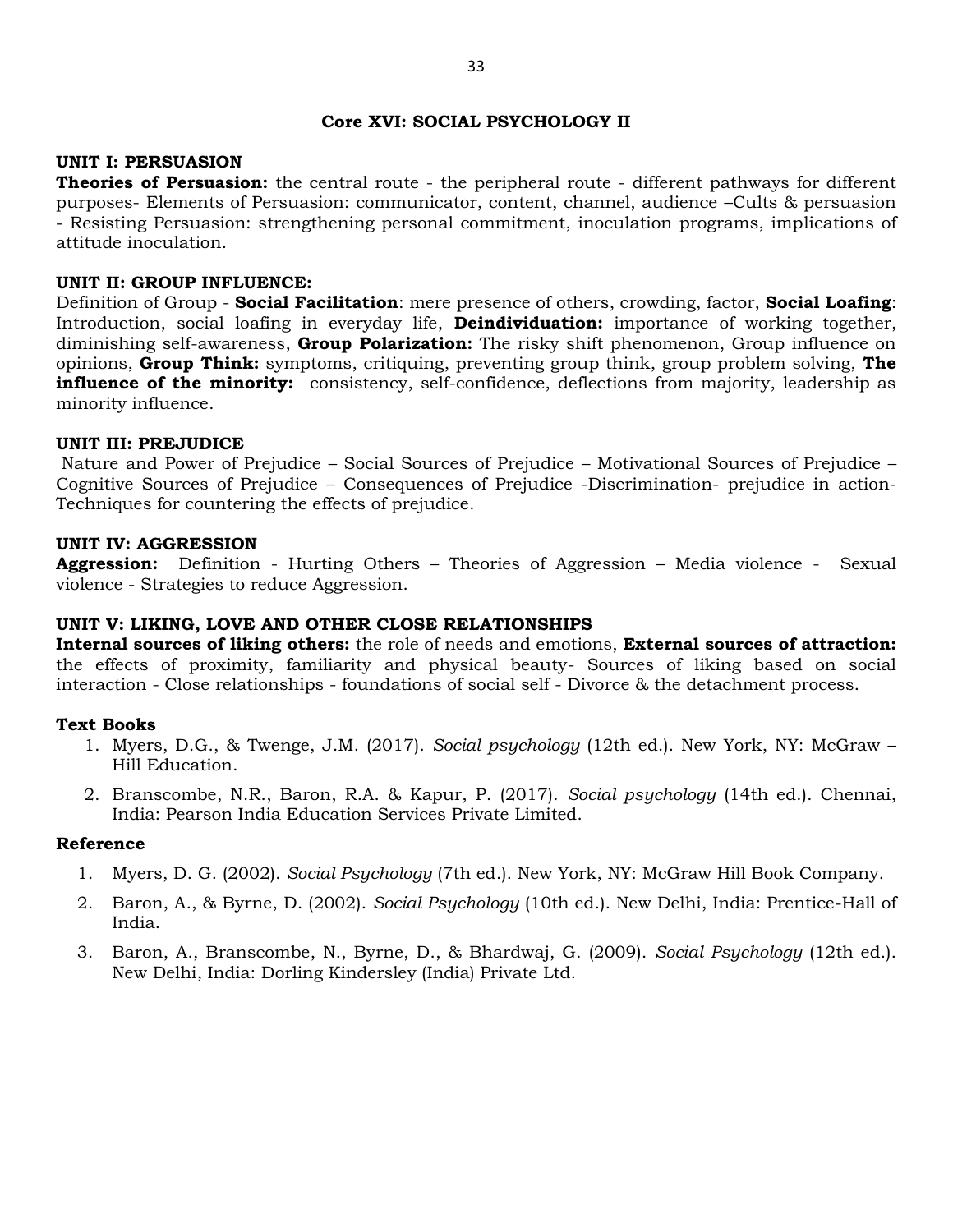#### **Core XVII: GUIDANCE AND COUNSELLING PSYCHOLOGY**

## **UNIT I: NATURE AND SCOPE OF GUIDANCE AND COUNSELLING**

**Counselling and Guidance**: Meaning- Nature - Need and Functions of Guidance and Counselling - Emergence of Guidance and Counselling in India - Goals and Scope of Guidance and Counselling - Types of Counselling Services.

## **UNIT II: APPROACHES TO COUNSELLING AND THE COUNSELLING PROCESS**

Directive and non-directive approaches - Humanistic approach- Behaviouristic approach - Existential Approach - Eclectic Approach, **Counselling Process**: Preparation for counselling, Steps in the counselling process.

## **UNIT III: PSYCHOLOGICAL TESTING AND DIAGNOSIS**

Use of psychological tests in guidance and counseling - Types of psychological tests - Nature of a good psychological test - Test interpretation in counseling - Limitations of psychological tests - Diagnosis and its limitations.

## **UNIT IV: COUNSELLOR QUALITIES, SKILLS AND ETHICAL RESPONSIBILITIES**

Qualities of an effective counselor, **Counsellor skills**: Building Trust- Listening – Attending – Observing - Building Rapport - Demonstrating Empathy, Ethics in counselling.

## **UNIT V: SPECIAL AREAS IN COUNSELLING**

Family group consultation - Counseling Families Concerning Children - Counseling with Parents - Counseling the Delinquent - Marriage Counseling - Premarital Counseling - Counseling the Handicapped - Career Counseling - Adolescent Counseling- Role of Counselor in developing Good Mental Health.

## **Text Books**

- 1. Rao, N. (2013). *Counselling and Guidance*. Chennai, India: Tata McGraw Hill.
- 2. Gladding, S.T. (2017). *Counselling: A comprehensive profession*. Chennai, India: Pearson.
- 3. Gibson, R. L., & Mitchell, M. H. (2007). *Introduction to counselling and guidance* (7th ed.). Upper Saddle River, NJ: Prentice Hall.

- 1. Nayak, A. K. (2007): *Guidance and counseling*. New Delhi, India: APH Publishing.
- 2. Barki, B. G., & Mukhopadhyay, B. (2008): *Guidance and counselling manual*. New Delhi, India: Sterling.
- 3. Kochhar, S. K. (1984). *Guidance and counselling in colleges and universities*. New Delhi, India: Sterling.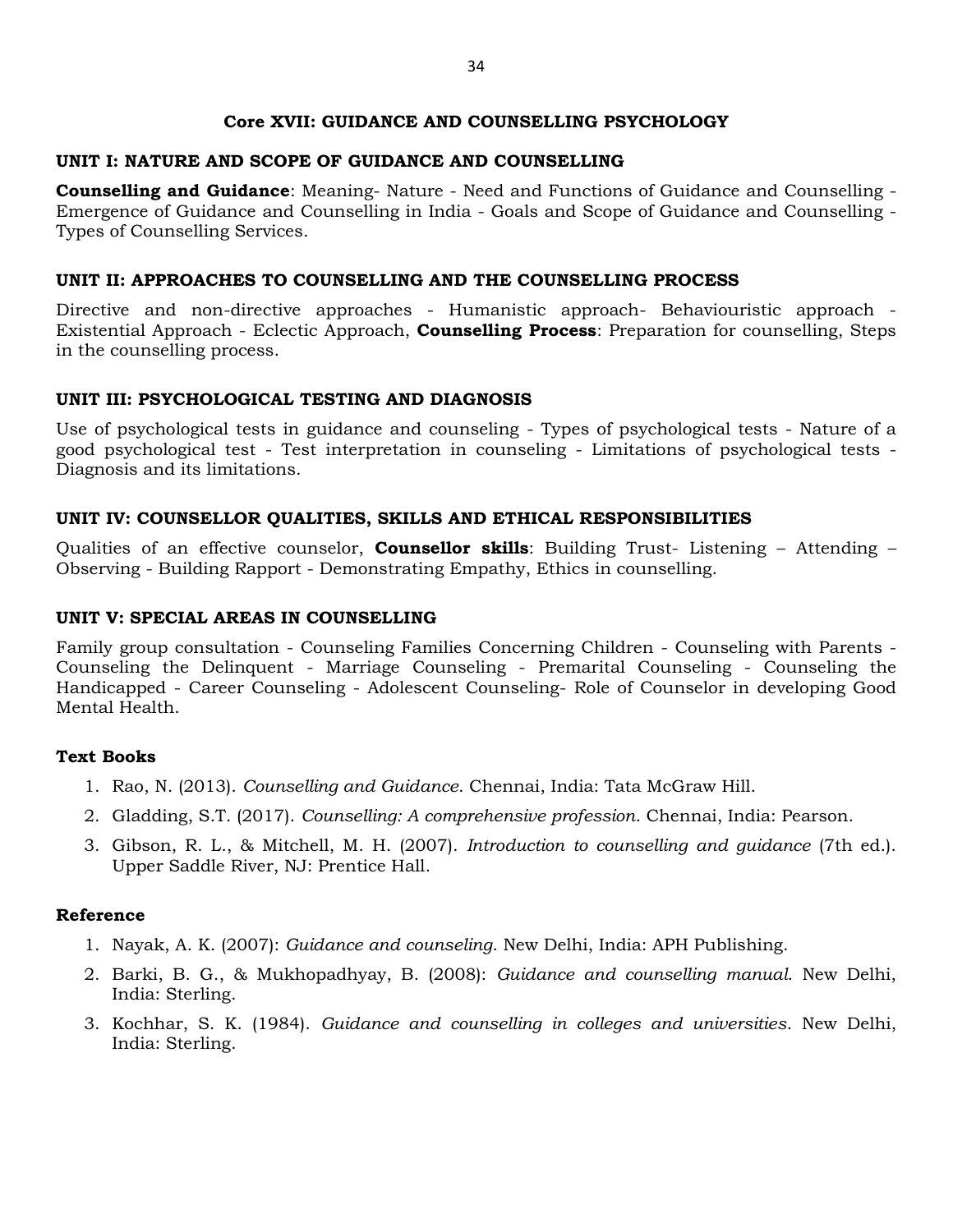## **Core- XVIII: PROJECT WORK / DISSERTATION (Introducing Research Component in Under-Graduate Psychology Course)**

- **Project work/Dissertation** is considered as a special course involving application of knowledge in solving / analyzing /exploring real life psychological variables.
- The objective of the Project work is to further the student's critical thinking and scientific enquiry of psychological concepts through systematic investigation.
- Project work/Dissertation is prescribed for the 6<sup>th</sup> Semester Student and the student will be working under the teacher supervisor.
- The student is to undergo a 2 week data-collection field visit.
- Guides for the Project work will be allotted as per the student preference.
- The Project work may be a survey (fact findings or exploratory nature). collection of clinical case studies, a Problem solving assignment, Verification of existing or established theory and any other assignment as approved by the respective faculty guide and the HOD.
- The Project/Dissertation work consists of 15 credits.
- A Project/Dissertation work is a compulsory core paper.

## **NORMS FOR EVALUATION FOR PROJECT REPORT Maximum Marks: 100 (Project Report 75 + Viva Voce 25)**

| 1. Introduction               | : 10 Marks |
|-------------------------------|------------|
| 2. Methodology                | : 15 Marks |
| 3. Review of Literature       | : 10 Marks |
| 4. Results and Discussions    | : 20 Marks |
| 5. Summary and Conclusion     | : 10 Marks |
| 6. References or Bibliography | : 10 Marks |
|                               |            |
| Project Report                | 75 Marks   |
| Viva -Voce Examination:       | 25 Marks   |
|                               |            |
| Total                         | 100 Marks  |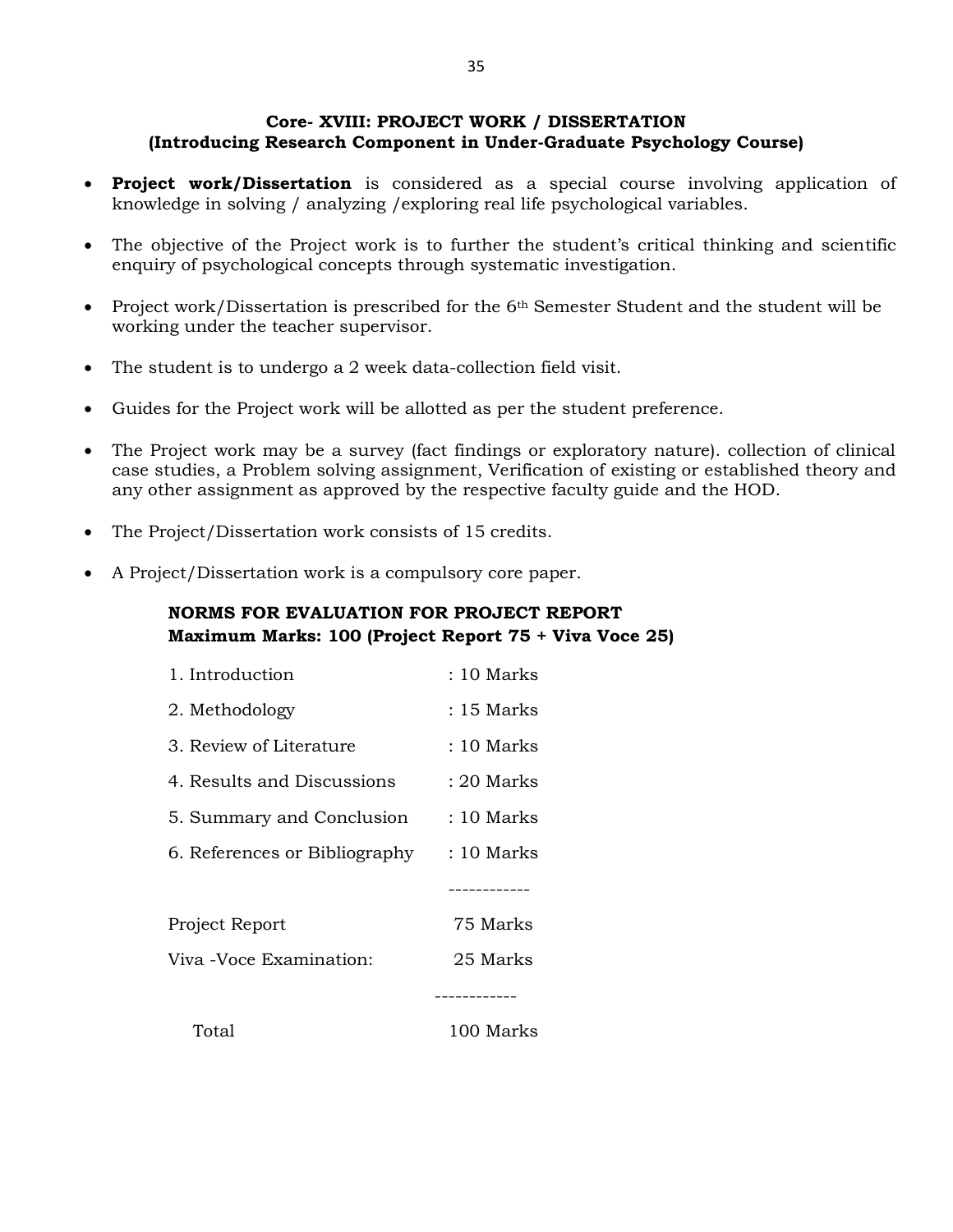#### **SBEC-V PSYCHOLOGY OF ADJUSTMENT**

#### **UNIT-I: THE DYNAMICS OF ADJUSTMENT**

Adjustment: Meaning – The roots of happiness- Improving Academic Performance: Developing Sound Study Habits – Improving Your Reading – Getting More out of Lectures – Applying Memory Principles.

#### **UNIT –II: PERSONALITY AND ADJUSTMENT**

Personality: Meaning - Personality traits – Psychoanalytic theory – Pavlov's classical conditioning – Maslow's theory – Eysenk's theory.

#### **UNIT – III: STRESS AND ADJUSTMENT**

The Nature of Stress – Major Types of Stress: Frustration – Conflict – Change – Pressure. Responding to Stress – The Potential Effects of Stress - Factors influencing stress tolerance – stress management.

## **UNIT – IV: INTERPERSONAL COMMUNICATION**

Process of Interpersonal Communication – Non-verbal communication – TowardMore Effective Communication- Communication Problems – Interpersonal conflict – Developing Assertive skills.

#### **UNIT- V: MARITAL ADJUSTMENT**

Moving Toward Marriage: The motivation to marry – Selecting a mate – Predictors of marital success. Marital Adjustment Across the Family Life Cycle - Vulnerable areas in Marital Adjustment – Divorce– Adjusting to divorce – Remarriage.

- 1. Wayne Weiten, Margret A. Lloyd. (2004). Psychology Applied to modern Life: (7<sup>th</sup> Edition). Singapore: Thompson Wadsworth.
- 2. Crisp, R.J. and Turner, R.N. (2007). Essential Social Psychology. New Delhi: Sage Publications.